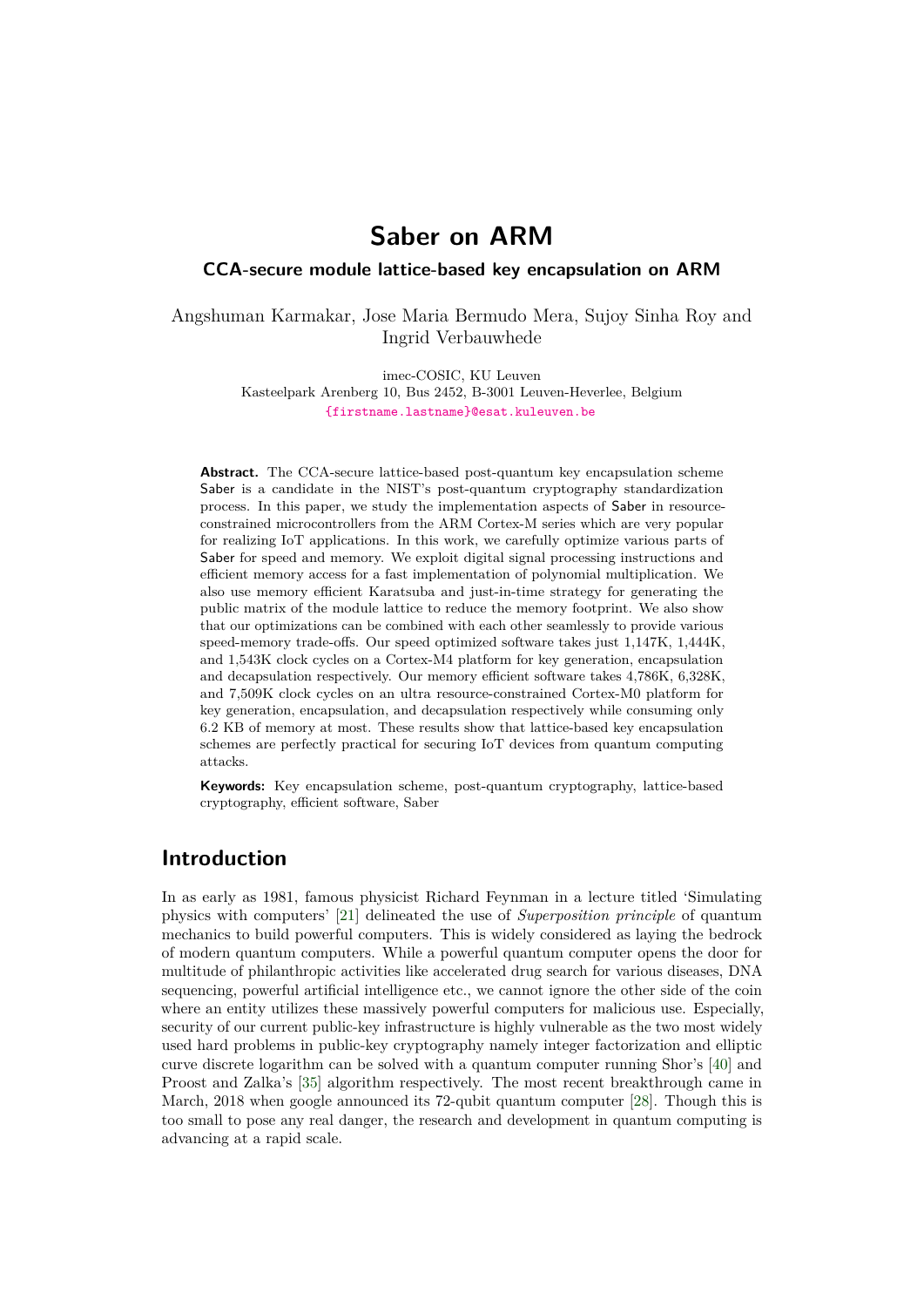Post-quantum cryptography is a branch of cryptography that focuses on designing schemes that are secure against quantum computing attacks. Recently, several hard problems from the lattice theory have become popular for constructing post-quantum public-key cryptographic schemes. These problems are presumed to be computationally extremely hard even for a powerful quantum computer. In 2016, the National Institute of Standards and Technology (NIST) recommended a gradual shift towards post-quantum cryptography and took a prudent step by calling for proposals [\[16\]](#page-18-0) for standardizing postquantum cryptography protocols to maintain the security of our digital world in the event of the arrival of quantum computers. Incidentally, a large number of proposals submitted in the NIST's standardization process are based on hard problems over lattices. Latticebased cryptography offers wide applicability, computational efficiency, strong security, and relatively shorter key sizes; yet its real deployment in a wide variety of computing devices and applications faces several challenges. One such platform is the resource constrained microcontrollers such as ARM Cortex-M0 and Cortex-M4. These two platforms are very popular for realizing Internet of Things (IoT) applications. The IoT devices are increasingly infiltrating our daily lives and it is imperative to secure these devices from a wide range of attacks.

Our paper is aimed at implementing the chosen ciphertext attack (CCA) resistant lattice-based key encapsulation mechanism (KEM) Saber [\[17\]](#page-18-1) on resource-constrained microcontrollers. The primary reason for our choice is the simplicity of Saber. It uses power-of-two modulus which avoids modular reduction and rejection sampling during the generation of the public matrix entirely. Using the power of 2 modulus precludes the use of the asymptotically faster number theoretic transform (NTT) based polynomial multiplication. But as the polynomials are of small dimensions, we show that this does not cause large degradation in performance. Moreover, Saber uses the 'Learning with rounding (LWR)' problem which halves the amount of randomness compared to the 'Learning with Errors (LWE)' based schemes (e.g., Kyber [\[11\]](#page-18-2)) and additionally reduces the bandwidth of communication. Another attractive feature of the Saber scheme is the use of 'Module' lattices instead of more commonly used ideal or standard lattices. The usage of modules facilitates scaling up or down to a higher or lower security as required by the application with minimum change in the code. This feature is also very useful for IoT applications. Furthermore, optimized software implementations of these KEM schemes on high-end processors, such as Intel processors with SIMD support, have been proposed and have been shown to be very efficient. But, to the best of our knowledge there are no published implementations of post-quantum KEM schemes on resource-constrained platforms. Due to these features we chose of Saber KEM scheme to investigate its implementation aspects in resource-constrained microcontrollers. However, we would like to remark that other postquantum schemes could also be interesting for design and analysis on resource-constrained microcontrollers.

**Our Contributions:** In this paper, we present an efficient implementation of the module-LWR based KEM scheme Saber on the ARM Cortex-M0 and Cortex-M4 micro-controllers<sup>[1](#page-1-0)</sup>. We achieve high speed on Cortex-M4 and a record minimum in the stack memory consumption in Cortex-M0. Our contributions are as follows:

1. We provide a full CCA-secure implementation of KEM operations namely keypair generation, encapsulation, and decapsulation on these microcontrollers. To the best of our knowledge these are the first published implementations of a CCA-secure postquantum KEM on such resource-constrained microcontrollers. Our implementation on Cortex-M0 targets low memory footprint, and our implementation on Cortex-M4 aims for high-speed. Moreover, our design is very modular in nature *i.e* the optimization methods can be swapped with each other with little code rewrite to adapt

<span id="page-1-0"></span><sup>1</sup>The source codes are available in [https://github.com/KULeuven-COSIC/TCHES2018\\_SABER]( https://github.com/KULeuven-COSIC/TCHES2018_SABER)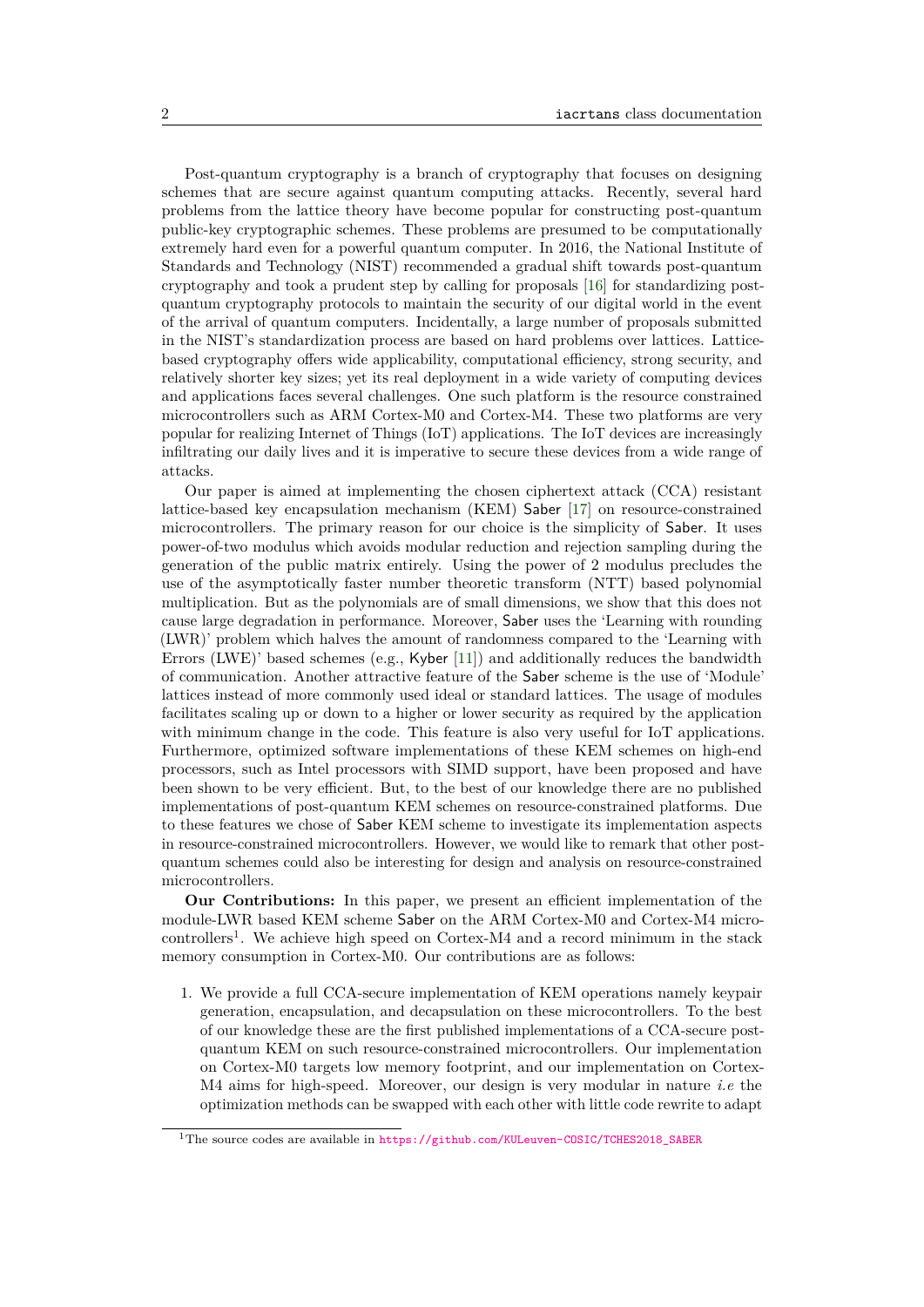the implementations for a different microcontroller according to its computational capabilities or use case.

2. Due to the use of module-lattice, Saber consumes more memory in comparison to ideal-lattice based schemes. For e.g., the public matrix of Saber contains nine polynomials each having 256 coefficients, a total of 3.66 KB. Whereas in ideal-lattice based schemes with similar level of security only one polynomial with 768 coefficients need to be stored. In this work, we exploit the modular structure of the public matrix in Saber and propose a just-in-time strategy to perform the computations involving the public matrix without storing the matrix fully in the memory. We need only 0.5 KB of memory instead of 3.66 KB using this strategy. Furthermore, we reduce memory requirement during the generation of the secret vector.

At the low-level, we minimize memory requirement for polynomial multiplications. The public domain implementation of Saber [\[17\]](#page-18-1) uses the Toom-Cook method [\[29\]](#page-19-3) combined with the Karatsuba method [\[27\]](#page-19-4) for polynomial multiplication. These two algorithms are recursive and not in-place, resulting in large memory footprint. We use a less known in-place version of the Karatsuba multiplication algorithm [\[38\]](#page-20-1) that only requires extra space for  $n/4$  additional coefficients, where *n* is the number of coefficients in the polynomials. Though, the algorithm is slower than the Toom-Cook or the normal Karatsuba multiplication, we show that due to our optimization the performance remains within the admissible practical range for low-power processors. Our most memory efficient implementation in Cortex-M0 takes 4*,* 786K, 6*,* 328K, and 7*,* 509K clock cycles for key pair generation, encapsulation, and decapsulation respectively using at most 6*.*2 KB of memory.

3. Polynomial multiplication based on the NTT is believed to be the most efficient multiplication method due to its  $O(n \log n)$  complexity and hence, parameters in most lattice-based schemes are chosen so that NTT can be used. However, in this paper we prove that a combination of Toom-Cook, Karatsuba and low-degree schoolbook multiplications can outperform optimized NTT-based polynomial multiplications. Since a polynomial is stored in a sequential addressable memory which is an SRAM in our platform, the overhead of memory access plays a critical role in the overall performance and is not captured in the asymptotic notion of the algorithmic complexity. We propose optimization techniques that carefully use the ALU-registers to accommodate several coefficients of the polynomials at once and then compute as much as possible involving the *local* coefficients, thus effectively reducing the number of sequential memory accesses.

Furthermore, to achieve high speed, we effectively use DSP (digital signal processing) instructions of the Cortex-M4 platform to optimize the most frequently used schoolbook multiplication routine. This is possible due to the parameter choices of Saber. By utilizing these DSP instructions we reduce the number of multiplication instructions by approximately 34% in each execution of the schoolbook multiplication routine. Our polynomial multiplication competes with state-of-the-art NTT-based polynomial multiplications [\[6\]](#page-18-3) and is even faster than the assembly-optimized implementation in [\[18,](#page-18-4) [33\]](#page-19-5) by 1*.*6 and 3*.*4 times respectively for the same polynomial degree and on the same platform. Our fastest implementation in Cortex-M4 takes 1*,* 147K, 1*,* 444K, and 1*,* 543K clock cycles for key pair generation, encapsulation, and decapsulation respectively.

Furthermore, we stress that as the reference implementation of Saber our implementation does not have any data dependent branches and always runs on constant-time.

**Organization of the paper:** In Sec. [1](#page-3-0) we provide a brief background on the lattice problems, the Saber KEM scheme, and methods for efficient polynomial multiplication.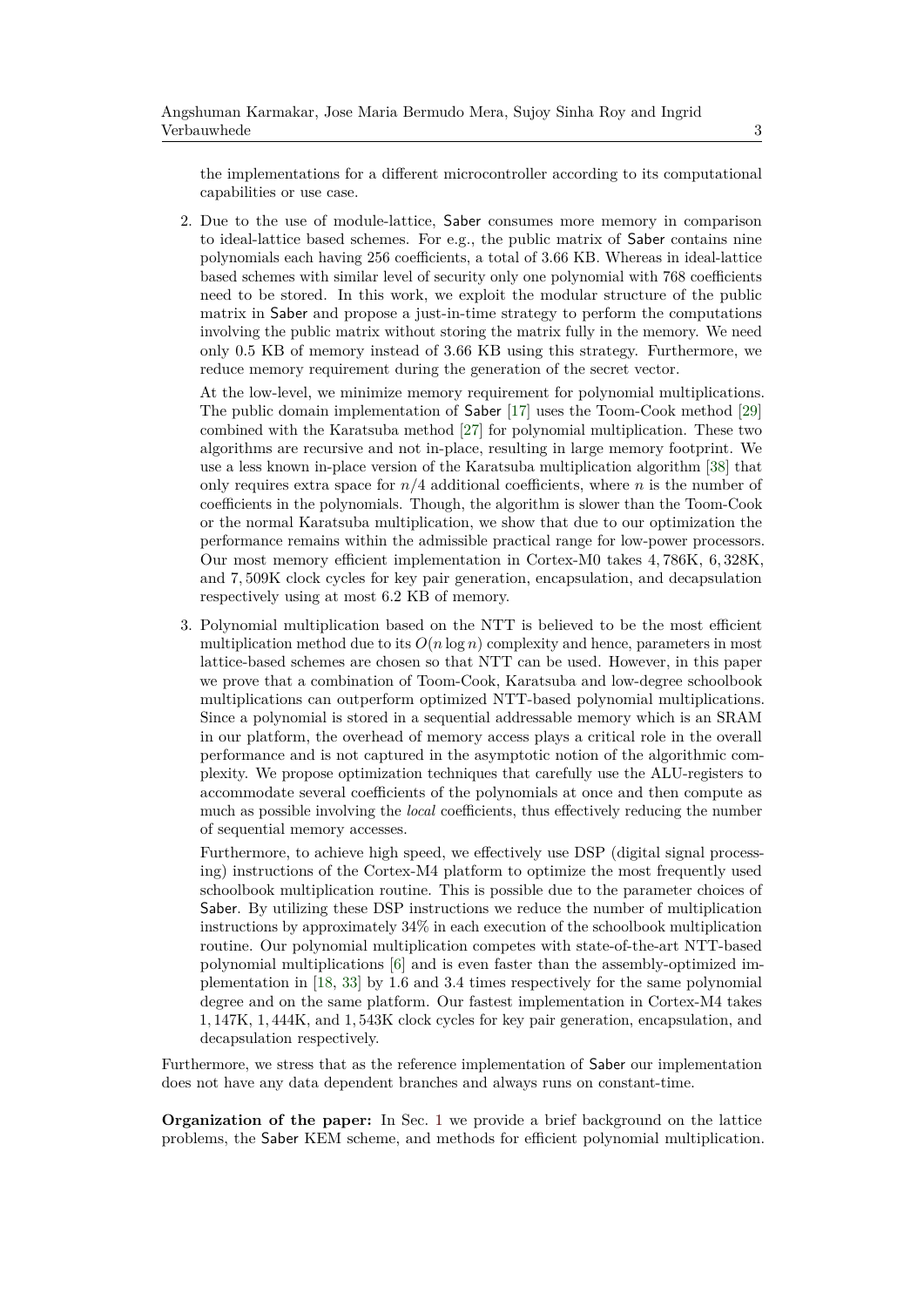In Sec. [2](#page-6-0) we show how we optimized the building blocks used in Saber for achieving fast computation and reducing memory footprint. Experimental results using different combinations of these optimizations on Cortex-M0 and Cortex-M4 are provided in the next section. The final section draws the conclusions.

## <span id="page-3-0"></span>**1 Background**

In this section, we present a brief overview of the module-LWR problem, the Saber scheme that we will be optimizing, the platforms used in our implementation and the other cryptographic primitives that we will be using in our implementation.

### **1.1 LWE, LWR and module-LWR problem**

The 'Learning With Errors' (LWE) problem, introduced by Regev [\[36\]](#page-20-2), serves as a foundation of many lattice-based cryptographic schemes. The decisional LWE problem states that it is extremely hard to distinguish with non-negligible advantage between uniformly random samples from  $\mathcal{U}(\mathbb{Z}_q^{l\times 1}\times \mathbb{Z}_q)$  and the same number of samples  $(a, b)$  of the form

$$
\left(\boldsymbol{a},\boldsymbol{b}=\boldsymbol{a}^T\boldsymbol{s}+\boldsymbol{e}\right)\ \in\ \mathbb{Z}_q^{l\times 1}\times\mathbb{Z}_q\,,\tag{1}
$$

where  $s \in \mathbb{Z}_q^{l \times 1}$  is a fixed secret vector,  $a \leftarrow \mathcal{U}(\mathbb{Z}_q^{l \times 1})$  are fresh uniformly random vectors and  $e \leftarrow \beta_{\mu}^{\mathcal{I}}(\mathbb{Z}_q)$  are fresh and small error terms sampled from an appropriate error distribution.

The 'Learning With Rounding' (LWR) problem was first introduced by Banerjee et al. [\[9\]](#page-18-5) to create pseudo-random functions using lattices. Unlike the LWE problem, where the small error terms *e* are sampled from an error distribution, the error terms in LWR come from the rounding errors that are introduced inherently by scaling the samples from  $\mathbb{Z}_q$  to  $\mathbb{Z}_p$  where  $p < q$ . A decision-LWR problem is distinguishing samples of the following form,

$$
\left(\boldsymbol{a},b=\left\lfloor \frac{p}{q}(\boldsymbol{a}^T\boldsymbol{s})\right\rceil\right) \ \in \ \mathbb{Z}_q^{l\times 1}\times \mathbb{Z}_p \tag{2}
$$

<span id="page-3-1"></span>from the same number of samples drawn from  $\mathcal{U}(\mathbb{Z}_q^{l \times 1} \times \mathbb{Z}_p)$  for a fixed secret vector  $\mathbf{s} \leftarrow \beta_{\mu}(\mathbb{Z}_q^{l \times 1})$  and fresh uniform random vectors **a**. The computational LWR problem asks to recover the secret *s* from the LWR samples in Eq. [2.](#page-3-1) Reduction from LWE to LWR by Banerjee et al. [\[9\]](#page-18-5) required  $q$  to be exponential in  $p$ , which was not suitable for cryptographic protocol constructions, but later works by Alwen et al. [\[8\]](#page-18-6), Bogdanov et al. [\[10\]](#page-18-7) and, Alperin-Sheriff et al. [\[7\]](#page-18-8) required *q* to be polynomial in *p*, thus making the LWR problem convenient for construction of cryptographic schemes.

However both LWE and LWR-based constructions are inefficient due to matrix-vector arithmetic and require large memory. Following Lyubashevsky et al [\[32\]](#page-19-6), faster computation and compact key can be achieved by using the ring-LWE and ring-LWR problems that use ideal lattices. There is plenty of theoretical research that have used the ring-LWE problem to construct a wide range of schemes such as public-key encryption [\[31,](#page-19-7) [32\]](#page-19-6), key exchange [\[5,](#page-17-0) [13,](#page-18-9) [12\]](#page-18-10), digital signature [\[19,](#page-18-11) [4\]](#page-17-1) and homomorphic encryption [\[22,](#page-19-8) [15,](#page-18-12) [14\]](#page-18-13); as well as practical research that have implemented these schemes in hardware and software [\[39,](#page-20-3) [34,](#page-19-9) [25,](#page-19-10) [37\]](#page-20-4). However, the improvements come at a cost that the corresponding worst-case problem is now restricted to ideal lattices only, making the ring-LWE or ring-LWR-based schemes potentially susceptible to more avenues of attacks in the future.

Module-LWE [\[30\]](#page-19-11) interpolates between standard lattice-based LWE and ideal latticebased ring-LWE; elements are now polynomials in  $R_q = \mathbb{Z}_q/(x^n + 1)$  unlike LWE where the elements are integers, and there is more than one polynomial unlike ring-LWE where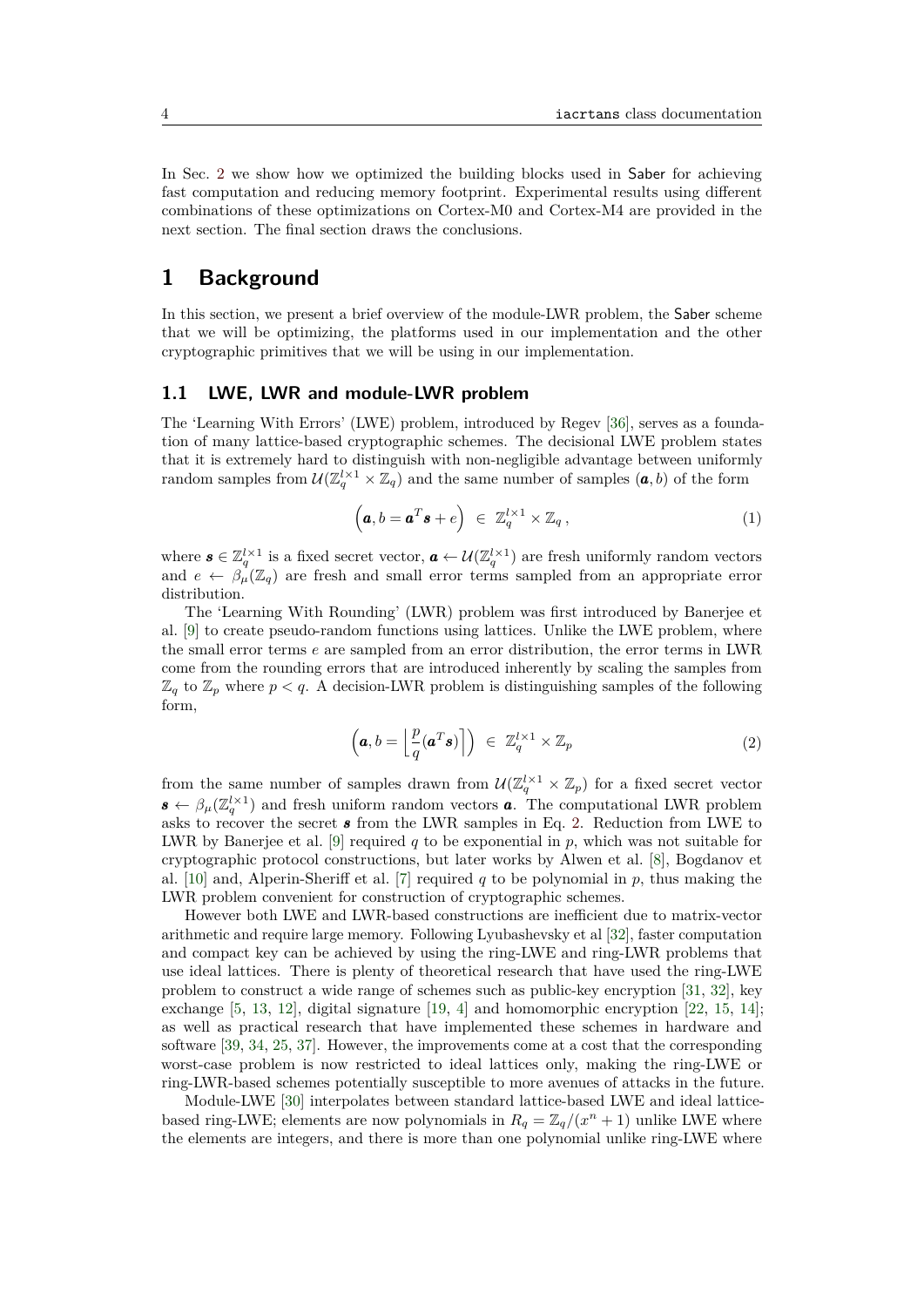Angshuman Karmakar, Jose Maria Bermudo Mera, Sujoy Sinha Roy and Ingrid Verbauwhede 5

<span id="page-4-0"></span>**Algorithm 1:** Saber*.*KeyGen() [\[17\]](#page-18-1) 1  $\text{seed}_{\mathbf{A}} \leftarrow \mathcal{U}(\{0, 1\}^{256})$  $\mathbf{2}$  *A* ← gen(seed<sub>*A*</sub>) ∈  $R^{l \times l}_{q}$  $\boldsymbol{s} \leftarrow \beta_{\mu}(R^{l \times 1}_{q})$  $\boldsymbol{a} \;\, \boldsymbol{b} = \text{\tt bits}(\boldsymbol{As}+\boldsymbol{h},\epsilon_q,\epsilon_p) \in R^{l\times 1}_p$ **5 return**  $(pk := (\boldsymbol{b}, \text{seed}_{\boldsymbol{A}}), sk := \boldsymbol{s})$ 

<span id="page-4-1"></span>**Algorithm 2:** Saber.Enc( $pk = (\mathbf{b}, seed_A), m \in \mathcal{M}; r$ ) [\[17\]](#page-18-1)  $\mathbf{1}$   $\mathbf{A} \leftarrow \texttt{gen}(\text{seed}_{\mathbf{A}}) \in R_q^{l \times l}$  $\boldsymbol{z} \ \boldsymbol{s'} \leftarrow \beta_{\mu}(R^{l \times 1}_{q})$  $\mathbf{b}' = \textsf{bits}( \mathbf{A}^T \mathbf{s}' + \mathbf{h}, \epsilon_q, \epsilon_p ) \in R^{l \times 1}_p$  $\mathbf{a}$   $v' = \boldsymbol{b}^T \texttt{bits}(\boldsymbol{s}', \epsilon_p, \epsilon_p) + h_1 \in R_p$  $\mathbf{5}$   $c_m = \texttt{bits}(v' + 2^{\epsilon_p-1}m, \epsilon_p, \epsilon_t + 1) \in R_{2t}$ **6 return**  $c := (c_m, \mathbf{b}^{\prime})$ 

only one polynomial is used. The security of a module-LWE instance is determined by the dimension *l* of the vectors and the degree of the polynomials. Thus, module-LWE offers a flexible combination of LWE and ring-LWE. Recently, the module-LWE problem has been used to design the CCA-secure post-quantum key-encapsulation mechanism Kyber [\[11\]](#page-18-2) and the signature scheme Dilithium [\[20\]](#page-19-12). The security of Saber relies on the module-LWR problem, which is similar to the module-LWE problem but uses rounding to introduce the errors.

### **1.2 The Saber KEM**

The IND-CPA key generation, encryption and decryption algorithms used in Saber [\[17\]](#page-18-1) are shown in Alg. [1,](#page-4-0) [2](#page-4-1) and [3.](#page-5-0) During key generation, a 32 byte random seed  $seed_A$ is generated, then it is expanded using the extendable output function SHAKE-128 to construct the pseudorandom public matrix  $\boldsymbol{A}$  of dimension  $l \times l$ . The secret  $\boldsymbol{s}$  is a vector of dimension *l* and is sampled from a centered binomial distribution  $\beta_{\mu}$  with parameter  $\mu$ . The vector **b** is computed by performing a matrix-vector multiplication of *A* and *s* followed by an addition of a constant vector  $h$  and then bit-selection (using the bits) from the result. The public-key consists of *b* and the seed. The encryption operation uses matrix generation, binomial sampling, matrix-vector multiplication and bit selection. The decryption operation is rather simple and uses vector-vector multiplication and bit selection.

A IND-CCA KEM scheme [\[17\]](#page-18-1) is achieved by applying a post-quantum variant of the Fujisaki-Okamoto transform [\[24\]](#page-19-13) that comes with post-quantum reduction from Jiang et al. [\[26\]](#page-19-14). In App. [A](#page-21-0) we provide the encapsulation and decapsulation algorithms used in the CCA-secure Saber KEM. The readers may follow the original paper [\[17\]](#page-18-1) for detailed description and provable security of these algorithms.

**Parameter set:** For around 180-bit of quantum-security, Saber uses matrix or vector dimension  $l = 3$  and ring-dimension  $n = 256$ . The two moduli p and q are  $2^{10}$  and  $2^{13}$ respectively. The parameter of the binomial error distribution is  $\mu = 8$ .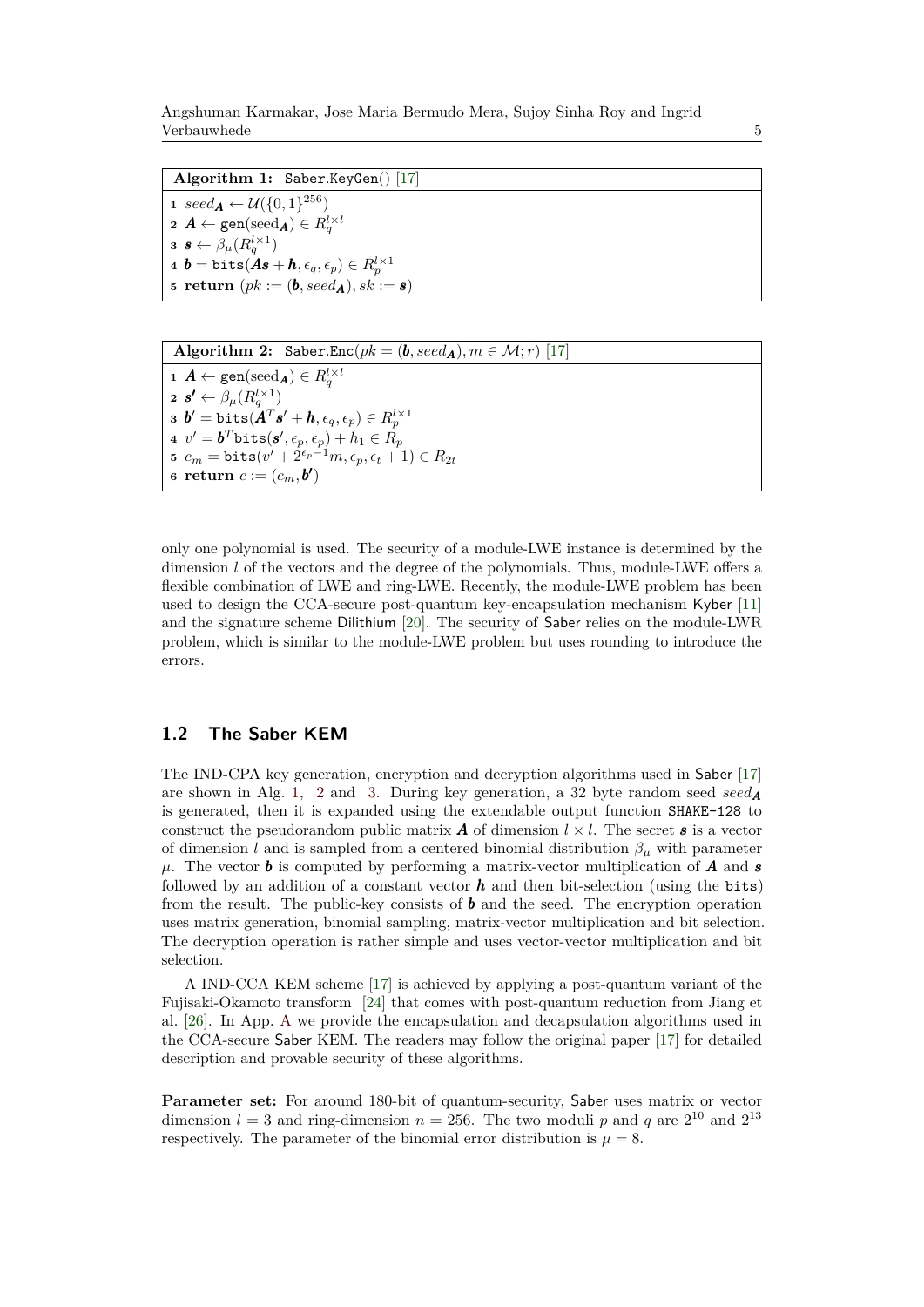<span id="page-5-0"></span>Algorithm 3: Saber.Dec( $sk = s, c_m, b'$ ) [\[17\]](#page-18-1)  $\mathbf{v} = \boldsymbol{b}'^T$ bits $(\boldsymbol{s}, \epsilon_p, \epsilon_p) + h_1 \in R_p$  $m' = \texttt{bits}(v - 2^{\epsilon_p-\epsilon_t-1}c_m + h_2, \epsilon_p, 1) \in R_2$ **<sup>3</sup> return** *m*<sup>0</sup>

### **1.3 Polynomial multiplication**

Saber performs polynomial arithmetic in the ring  $R_q = \mathbb{Z}_q[x]/\langle x^{256} + 1 \rangle$ . Polynomial multiplication is very costly and needs special care. Since  $q$  is not a prime number in Saber, we cannot use NTT-based polynomial multiplication as done in [\[33,](#page-19-5) [18,](#page-18-4) [2,](#page-17-2) [6,](#page-18-3) [39,](#page-20-3) [34\]](#page-19-9). Instead, we use a combination of Toom-Cook and Karatsuba polynomial multiplication algorithms. The algorithms are described as follows.

#### **1.3.1 Karatsuba polynomial multiplication**

The Karatsuba multiplication algorithm [\[27\]](#page-19-4) uses a divide-and-conquer approach to achieve  $O(n^{\log_2 3})$  time complexity. The input polynomials  $f(x)$  and  $g(x)$  are split into half-sized polynomials as  $f(x) = f_0 + f_1 \cdot x^{n/2}$  and  $g(x) = g_0 + g_1 \cdot x^{n/2}$  and then the product is computed as  $f(x) * g(x) = f_0 \cdot g_0 + ((f_0 + f_1) \cdot (g_0 + g_1) - f_0 \cdot g_0 - f_1 \cdot g_1) \cdot x^{n/2} + f_1 \cdot g_1 \cdot x^n$ . The algorithm is applied recursively. We refer to this algorithm as the classical Karatsuba in the rest of this paper.

### <span id="page-5-1"></span>**1.3.2 Memory-efficient Karatsuba polynomial multiplication**

The classical Karatsuba algorithm requires an additional  $O(n)$  memory at each recursive call. Thus it is rather "memory hungry" for multiplying large polynomials on resource constrained microcontrollers such as Cortex-M0. In 2009, Roche [\[38\]](#page-20-1) proposed a modification of Karatsuba's algorithm that requires only *O*(log *n*) additional memory per recursion. For the input polynomials  $f^{(0)}(x)$ ,  $f^{(1)}(x)$  and  $g(x)$  the algorithm computes  $h(x) = h(x) +$  $(f^{(0)}(x) + f^{(1)}(x)) \cdot g(x)$ . It works by performing rearrangements of the output array between each of the three recursive calls so that all write back operations can be performed only on the output array of length  $2n - 1$ , as shown in Algorithm [4.](#page-6-1) The objective of these rearrangements is to prepare the arrays for the next recursive call as well as to cancel the terms that were added in the previous calls as a consequence of the multiply-and-accumulate nature of this algorithm.

#### **1.3.3 Toom-Cook polynomial multiplication.**

The Toom-Cook method [\[29\]](#page-19-3) is a generalization of the Karatsuba method: each multiplicand polynomial is split into *w* polynomials each having *n/w* coefficients. This is known as *w*-way Toom-Cook multiplication. A Toom-Cook multiplication essentially consists of three main steps: splitting, evaluation, and interpolation. In [\[17\]](#page-18-1), the authors of Saber used a four-way Toom-Cook multiplication (see Alg. [5\)](#page-7-0) to split a 256 multiplication into seven  $64 \times 64$ multiplications. In the splitting stage, each multiplicand polynomial *A* and *B* is split into four equal polynomials each having 64 coefficients as  $A(y) = A_3 \cdot y^3 + A_2 \cdot y^2 + A_1 \cdot y + A_0 \cdot y$ , (and similarly for *B*) where  $y = x^{64}$ . In the evaluation phase, these polynomials are evaluated at the points  $\{0, \pm 1, \pm \frac{1}{2}, 2, \infty\}$  resulting in weighted sums of polynomials  $A_i$ 's and  $B_i$ 's. These weighted sums are then multiplied with each other to create polynomials *w*<sub>1</sub> to  $w_7$  (steps 3 − 9 in Alg. [5\)](#page-7-0). In the interpolation stage (steps 10 − 24) these values are further processed to produce the result *C*.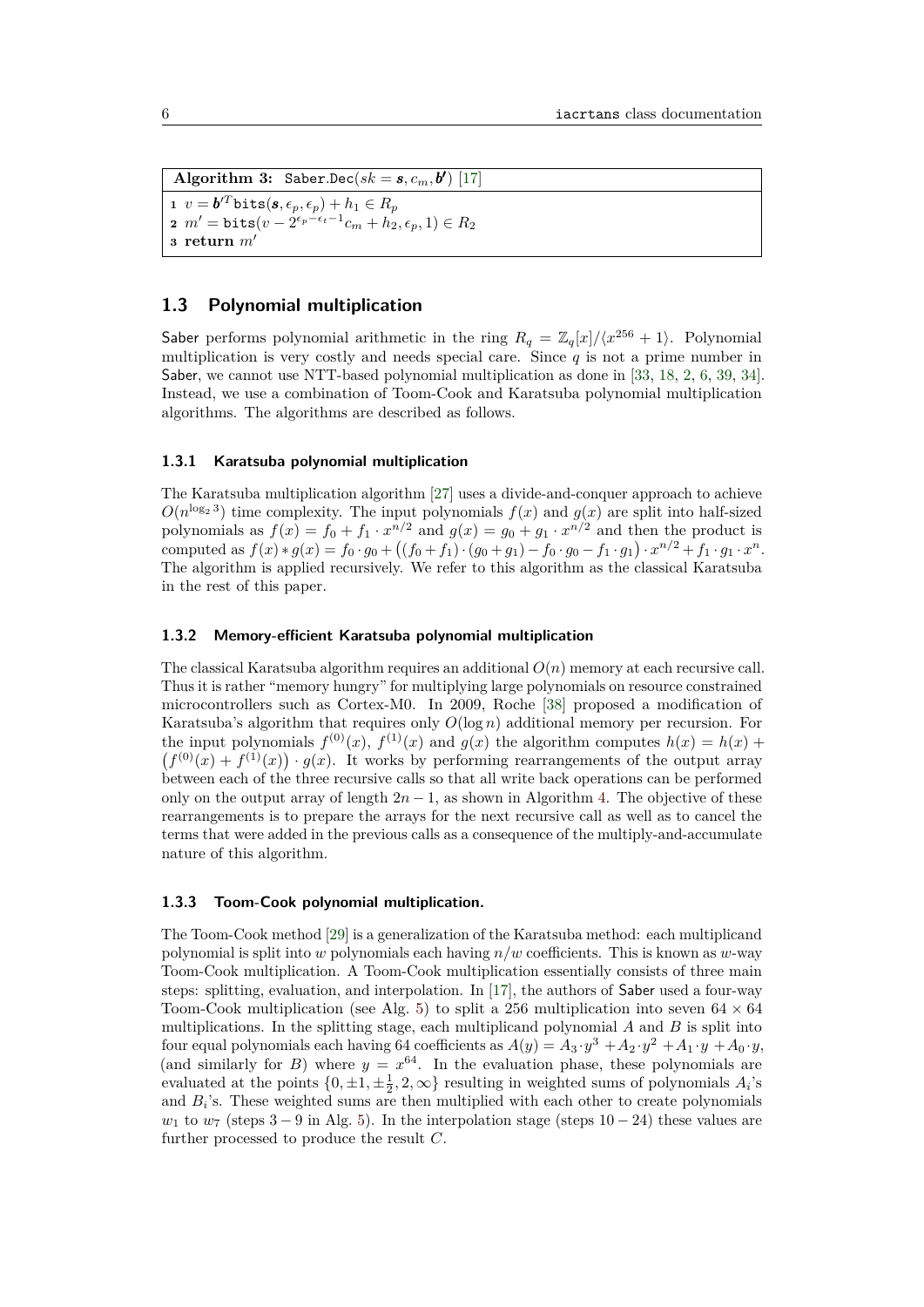Angshuman Karmakar, Jose Maria Bermudo Mera, Sujoy Sinha Roy and Ingrid Verbauwhede 7

**Algorithm 4:** Memory efficient Karatsuba kara\_mem [\[38\]](#page-20-1)

<span id="page-6-1"></span>**Input:** Three polynomials  $f^{(0)}(x)$ ,  $f^{(1)}(x)$  and  $g(x)$  and their degree *n* **Output:**  $h(x) = h(x) + (f^{(0)}(x) + f^{(1)}(x)) \cdot g(x)$  of degree  $2n - 1$ 1  $k = n/2$   $h[k:2k-1] = h[0:k-1] + h[k:2k-1]$   $h[3k-1:4k-2] = f^{(0)}[0:k-1]+f^{(1)}[0:k-1]+f^{(0)}[k:2k-1]+f^{(1)}[k:2k-1]$  **recursive call**: *h*[*k* :] =kara\_mem(*g*[0 :]*, g*[*k* :]*, h*[3*k* − 1 :]*, k*); *h*[3*k* − 1 : 4*k* − 2] = *h*[*k* : 2*k* − 1] + *h*[2*k* : 3*k* − 2]  ${\tt recursive \; call:} \; h[0:] = {\tt kara\_mem}(f^{(0)}[0:] , f^{(1)}[0:] , g[0:] , k);$   $h[2k:2k-2] = h[2k:3k-2] - h[k:2k-2]$   $h[k: 2k-1] = h[3k-1: 4k-2] - h[0: k-1]$   ${\tt recursive\ call:}\ \ h[2k:] = {\tt kara\_mem}(f^{(0)}[k:] , f^{(1)}[k:] , g[k:] , k);$  $h[k:2k-1] = h[k:2k-1] - h[2k:3k-1]$  *h*[2*k* : 3*k* − 2] = *h*[2*k* : 3*k* − 2] − *h*[3*k* : 4*k* − 2] **return**  $h(x)$ ;

### **1.4 Platforms**

The ARM Cortex-M family offers a wide range of microcontroller-oriented processors suitable for single chip embbedded applications (MCU), Application Specific Standard Product (ASSP) and System-on-Chip (SoC) applications. Their lowest cost processor is the ARM Cortex-M0 which is designed for low power and has a reduced instruction set architecture (ISA), the ARMv6-M. General data processing instructions only operate on 8 registers and most commercial instantiations of this processors are produced with either 8KB or 16KB of RAM, so it is a very resource constrained device. Therefore, we target this microcontroller for our low memory implementation of Saber. A more powerful microcontroller of the same family is the ARM Cortex-M4, which is designed for Digital Signal Control (DSC) and has the ARMv7-M ISA. This processor includes a Digital Signal Processing (DSP) unit that gives support for different variants of multiply-accumulate instructions to run in a single clock cycle as well as SIMD capabilities for data sizes smaller than the word size. Therefore, we target this microcontroller with our high speed implementation of Saber.

### **1.5 SHAKE-128 extended output function**

SHAKE-128 is an extended output function standardized in FIPS 202 [\[3\]](#page-17-3). It follows a sponge construction. It uses keccak\_absorb() to absorb the input into its internal state. Then it uses keccak\_squeezeblocks() on this state repeatedly to provide pseudorandom output of arbitrary length. The keccak\_squeezeblocks() returns pseudorandom bytes in the multiples of 168 bytes.

## <span id="page-6-0"></span>**2 Implementation**

In this section we describe how we have implemented Saber in the resource-constrained microcontrollers Cortex-M0 and M4. As described in Alg. [1,](#page-4-0) [2](#page-4-1) and [3,](#page-5-0) the building blocks that we need are as follows:

- 1. The extendable output function SHAKE-128 for generating pseudorandom bytes.
- 2. A sampler to generate the secret vector **s** from a centered binomial distribution  $\beta_{\mu}$ , where the parameter  $\mu = 8$ .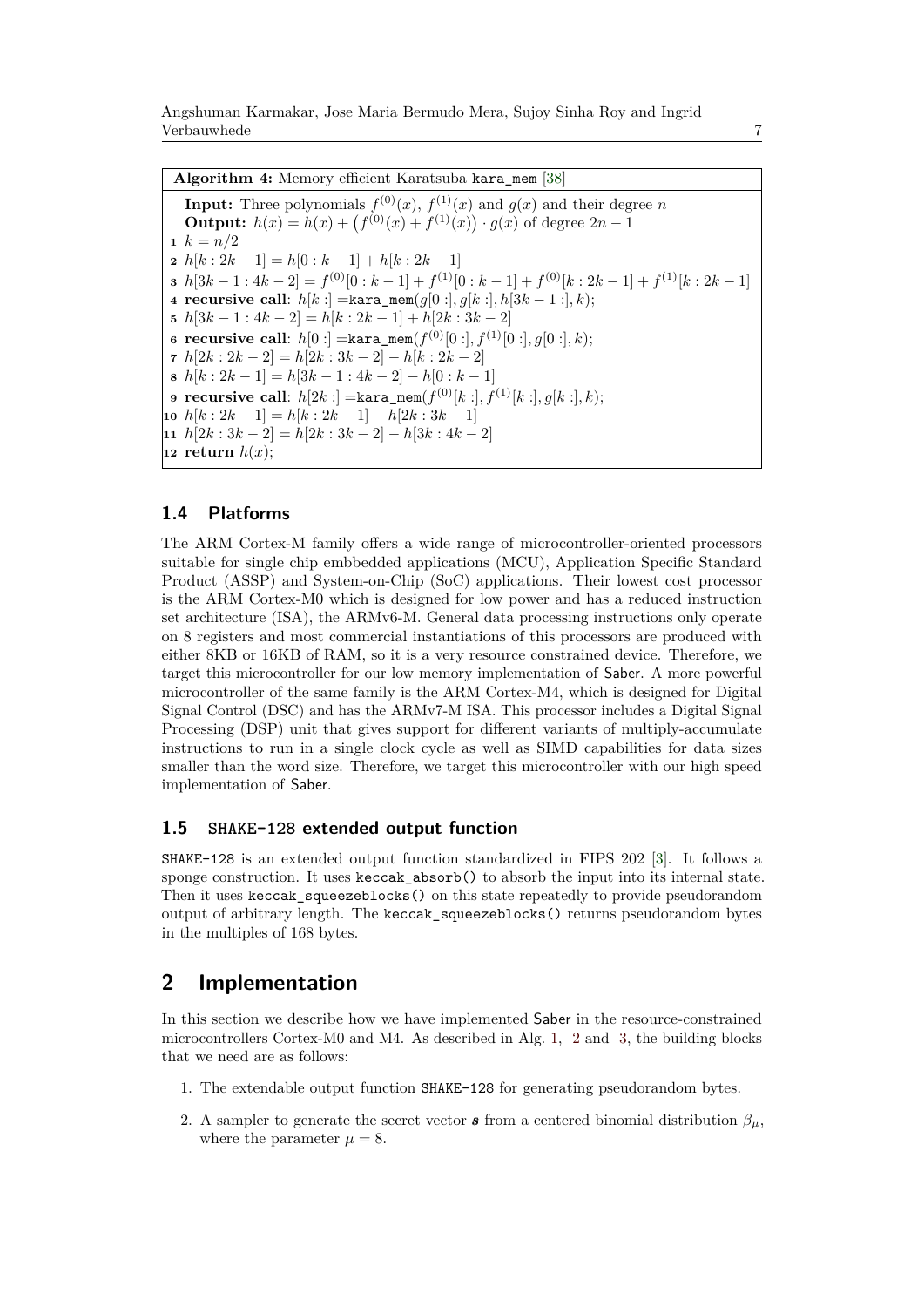<span id="page-7-0"></span>**Algorithm 5:** Toom-Cook Algorithm [\[17\]](#page-18-1) **Input:** Two polynomials  $A(x)$  and  $B(x)$  of degree  $n = 256$ **Output:**  $C(x) = A(x) * b(x)$ // Splitting *A*(*x*) into four polynomials of size 64  $A(y) = A_3 \cdot y^3 + A_2 \cdot y^2 + A_1 \cdot y + A_0$  where  $y = x^{64}$ // Splitting *B*(*x*) into four polynomials of size 64  $B(y) = B_3 \cdot y^3 + B_2 \cdot y^2 + B_1 \cdot y + B_0$ // Evaluation of the polynomials at  $y = \{0, \pm 1, \pm \frac{1}{2}, 2, \infty\}.$   $w_1 = A(\infty) * B(\infty) = A_3 * B_3$   $w_2 = A(2) * B(2) = (A_0 + 2 \cdot A_1 + 4 \cdot A_2 + 8 \cdot A_3) * (B_0 + 2 \cdot B_1 + 4 \cdot B_2 + 8 \cdot B_3)$   $w_3 = A(1) * B(1) = (A_0 + A_1 + A_2 + A_3) * (B_0 + B_1 + B_2 + B_3)$   $w_4 = A(-1) * B(-1) = (A_0 - A_1 + A_2 - A_3) * (B_0 - B_1 + B_2 - B_3)$   $w_5 = A(\frac{1}{2}) * B(\frac{1}{2}) = (8 \cdot A_0 + 4 \cdot A_1 + 2 \cdot A_2 + A_3) * (8 \cdot B_0 + 4 \cdot B_1 + 2 \cdot B_2 + B_3)$   $w_6 = A(\frac{-1}{2}) * B(\frac{-1}{2}) = (8 \cdot A_0 - 4 \cdot A_1 + 2 \cdot A_2 - A_3) * (8 \cdot B_0 - 4 \cdot B_1 + 2 \cdot B_2 - B_3)$   $w_7 = A(0) * B(0) = A_0 * B_0$ // Interpolation  $w_2 = w_2 + w_5$   $w_6 = w_6 - w_5$   $w_4 = (w_4 - w_3)/2$   $w_5 = w_5 - w_1 - 64 \cdot w_7$  $w_3 = w_3 + w_4$  $w_5 = 2 \cdot w_5 + w_6$   $w_2 = w_2 - 65 \cdot w_3$  $17 w_3 = w_3 - w_7 - w_1$  $w_2 = w_2 + 45 \cdot w_3$   $w_5 = (w_5 - 8 \cdot w_3)/24$  $|20 \, w_6 = w_6 + w_2$  $|21 \ w_2 = (w_2 + 16 \cdot w_4)/18$   $w_3 = w_3 - w_5$   $w_4 = -(w_4 + w_2)$   $w_6 = (30 \cdot w_2 - w_6)/60$   $w_2 = w_2 - w_6$ **return**  $C(y) = w_1 \cdot y^6 + w_2 \cdot y^5 + w_3 \cdot y^4 + w_4 \cdot y^3 + w_5 \cdot y^2 + w_6 \cdot y + w_7;$ 

- 3. A routine to generate the public matrix *A* or its transpose in Alg. [1](#page-4-0) and [2.](#page-4-1)
- 4. Routines for computing polynomial arithmetic namely addition and multiplication. These routines could be used to realize matrix-vector or vector-vector arithmetic calculations.
- 5. Bit-level manipulation routines for reconciliation-data generation during encryption and for reconciliation during decryption
- 6. For the final IND-CCA Saber KEM, we need SHA3-256 and SHA3-512.

For implementing the symmetric primitives, namely SHAKE-128, SHA3-256 and SHA3-512, we used the Keccak code package by Bertoni et al. [\[23\]](#page-19-15). The bit-level manipulation routines that are used in Saber during rounding, reconciliation data generation and reconciliation are cheap and have little computation overhead. For the remaining building blocks, we perform two categories of optimizations by taking care of the constraints of the underlying platforms: for Cortex-M0 we optimize the memory footprint and for Cortex-M4 we optimize the number of computation cycles. In the following sub-sections, we describe our optimization strategies.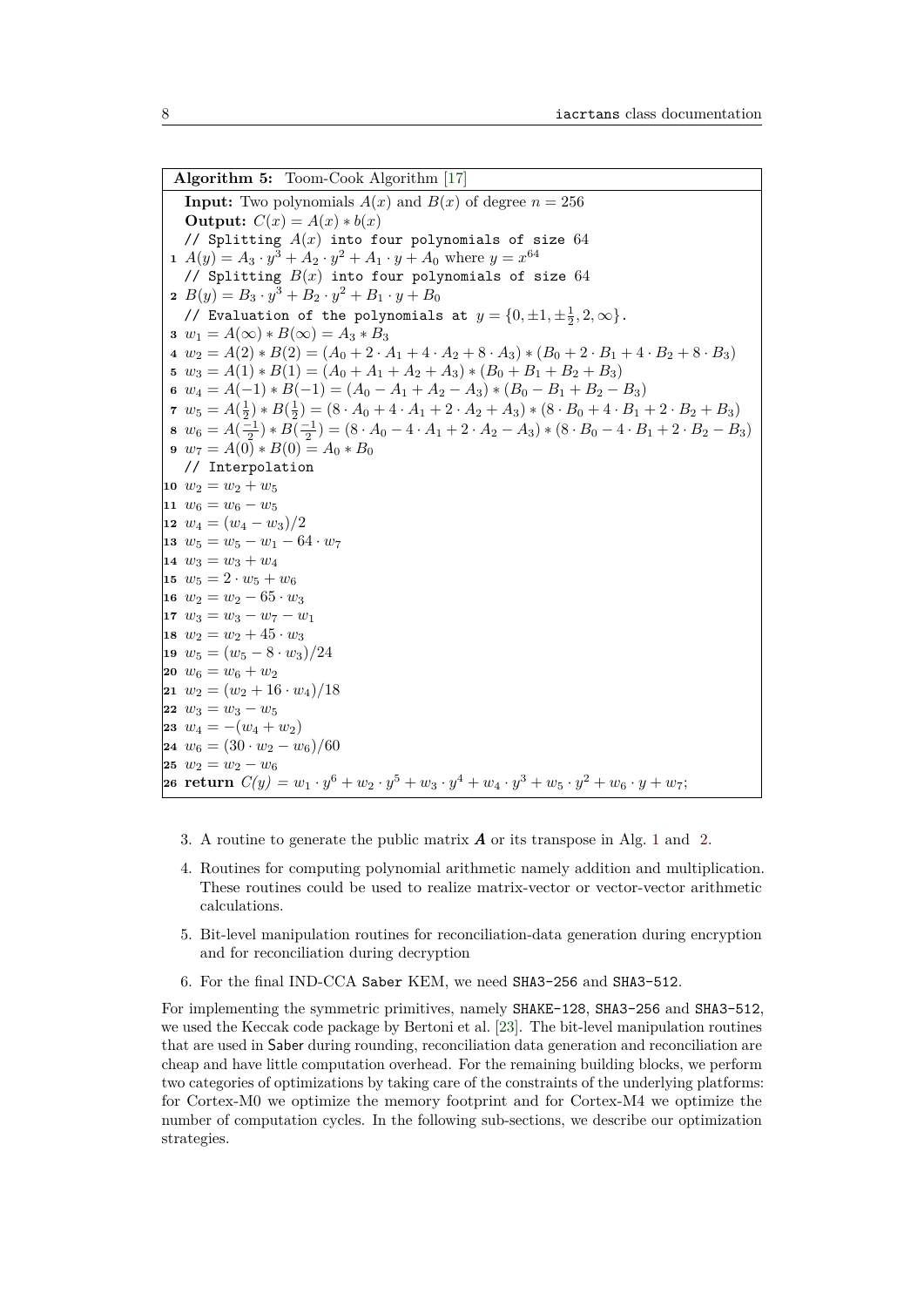### <span id="page-8-3"></span><span id="page-8-1"></span><span id="page-8-0"></span>**2.1 Speed optimization**

Polynomial arithmetic is a computationally critical part in Saber. The polynomials are stored in the memory of the microcontroller as arrays of 16-bit half-words, each halfword containing a coefficient of the polynomial. For fast computation of polynomial multiplication, we first apply the Toom-Cook method to split a 256-coefficient polynomial multiplication into seven  $64 \times 64$  polynomial multiplications. Then each such polynomial multiplication is performed using the Karatsuba method [\[27\]](#page-19-4) until the number of coefficients in the operand polynomials becomes 16. Each 16-coefficient polynomial multiplication is computed using the quadratic-complexity schoolbook method. Since the coefficients are stored in the sequential addressable memory which is SRAM in our implementation, the overhead of memory accesses plays a critical role in the overall performance, and is not counted in the notion of asymptotic complexity of the polynomial multiplication algorithms. In this paper, we show how we minimize the memory access overhead by designing efficient algorithms.

### <span id="page-8-2"></span>**2.1.1 Memory access optimization in Toom-Cook evaluation and interpolation**

In the evaluation phase of the four-way Toom-Cook algorithm (Alg. [5\)](#page-7-0), weighted sums of the polynomials  $A_0$  to  $A_3$  and  $B_0$  to  $B_3$  are computed to construct the multiplicands of the next-level polynomial multiplications. If the evaluations are computed *horizontally*, i.e., compute the polynomials  $A(y)$  and  $B(y)$  for the particular evaluation point and then compute  $A(y) * B(y)$ , then the cost of memory access will be huge. This is because for each weighted sum we have to read all the coefficients of  $A_0$  to  $A_3$  and  $B_0$  to  $B_3$  from the memory.

| <b>Algorithm 6:</b> Toom-Cook 4-way evalu-      | <b>Algorithm 7:</b> Toom-Cook 4-way inter-                      |  |  |
|-------------------------------------------------|-----------------------------------------------------------------|--|--|
| ation                                           | polation                                                        |  |  |
| <b>Input:</b> Two polynomials $A(x)$ and        | <b>Input:</b> Evaluation polynomials $w_1$ to                   |  |  |
| $B(x)$ of degree $n = 256$                      | $w_7$ as in Alg. 5                                              |  |  |
| <b>Output:</b> Evaluation polynomials $w_1$ to  | <b>Output:</b> $C(x) = A(x) * B(x)$ as in                       |  |  |
| $w_7$ as in Alg. 5                              | Alg. $5$                                                        |  |  |
| 1 for $j = 0 \text{ to } 63$ do                 | $1\ C \leftarrow 0:$                                            |  |  |
| $r_0 = A_0  j ;$<br>$\overline{2}$              | <b>2</b> for $j = 0$ to 126 do                                  |  |  |
| $r_1 = A_1  i $                                 | $r_1 = w_2[i]; r_4 = w_5[i];$                                   |  |  |
| 3                                               | 3                                                               |  |  |
| $r_2 = A_2[i]$                                  | $r_5 = w_6[i]; r_0 = w_1[i];$                                   |  |  |
| $\overline{4}$                                  | $\overline{4}$                                                  |  |  |
| $r_3 = A_3[i]$                                  | $r_2 = w_3[i]; r_3 = w_4[i];$                                   |  |  |
| 5                                               | $5 -$                                                           |  |  |
| $r_4 = r_0 + r_2$ ;// $A_0 + A_2$               | $r_6 = w_7 i $                                                  |  |  |
| 6                                               | 6 —                                                             |  |  |
| $r_5 = r_1 + r_3$ ;// $A_1 + A_3$               | $r_1 = r_1 + r_4;$ $r_5 = r_5 - r_4$                            |  |  |
| 7                                               | 7                                                               |  |  |
| $r_6 = r_4 + r_5$ ; $r_7 = r_4 - r_5$ ;         | $r_3 = (r_3 - r_2)/2$ ; $r_4 = r_4 - r_0$                       |  |  |
| 8                                               | 8                                                               |  |  |
| $aws_3 i  = r_6$                                | $r_8 = 64 \cdot r_6;$ $r_4 = r_4 - r_8$                         |  |  |
| 9                                               | 9                                                               |  |  |
| $aws_4[j] = r_7;$                               | $r_4 = 2 \cdot r_4 + r_5;$ $r_2 = r_2 + r_3$                    |  |  |
| 10                                              | 10                                                              |  |  |
| $r_4 = 2*(r_0*4+r_2)/78*A_0+2*A_2$              | $r_1 = r_1 - 65 \cdot r_2$ ; $r_2 = r_2 - r_6$                  |  |  |
| 11                                              | 11                                                              |  |  |
| $r_5 = r_1 * 4 + r_3$ ;// $4 * A_1 + A_3$       | $r_2 = r_2 - r_0;$ $r_1 = r_1 + 45 \cdot r_2$                   |  |  |
| 12                                              | 12                                                              |  |  |
| $r_6 = r_4 + r_5$ ; $r_7 = r_4 - r_5$ ;         | $r_4 = (r_4 - 8 \cdot r_2)/_{24}; r_5 = r_5 + r_1$              |  |  |
| 13                                              | 13                                                              |  |  |
| $aws_5[i] = r_6;$<br>14<br>$aws_{6}[i] = r_{7}$ | $r_1 = (r_1 + 16 \cdot r_3)/_{18}$ ; $r_3 = -(r_3 + r_1)$<br>14 |  |  |
| 15                                              | $r_5 = (30 \cdot r_1 - r_5)/60; r_2 = r_2 - r_4$                |  |  |
| $r_4 = 8*r_3 + 4*r_2 + 2*r_1 + r_0;$            | 15                                                              |  |  |
| 16                                              | $r_1 = r_1 - r_5$ ; $C[i] = (C[i] + r_6)$ ;<br>16               |  |  |
| $aws_2[i] = r_4$ ; $aws_7[i] = r_0$ ;           | $C[64 + i] = (C[64 + i] + r_5);$                                |  |  |
| 17                                              | 17                                                              |  |  |
| $aws_1[j] = r_3;$                               | $C[128 + i] = (C[128 + i] + r_4);$                              |  |  |
| 18                                              | 18                                                              |  |  |
| 19 Repeat the above steps to generate           | $C[192 + i] = (C[192 + i] + r_3);$<br>19                        |  |  |
| weighted sums $bws_1$ to $bws_7$ ;              | $C[256 + i] = (C[256 + i] + r_2);$<br>20                        |  |  |
| 20 for $i = 1$ to 7 do                          | $C[320 + i] = (C[320 + i] + r_1);$<br>21                        |  |  |
| $w_i = aws_i * bws_i;$                          | $C[384 + i] = (C[384 + i] + r_0);$                              |  |  |
| 21                                              | 22                                                              |  |  |
| 22 return $w_1$ to $w_7$ ;                      | 23 return $C$ ;                                                 |  |  |

To minimize the number of memory accesses, we adapt a *vertical* coefficient scanning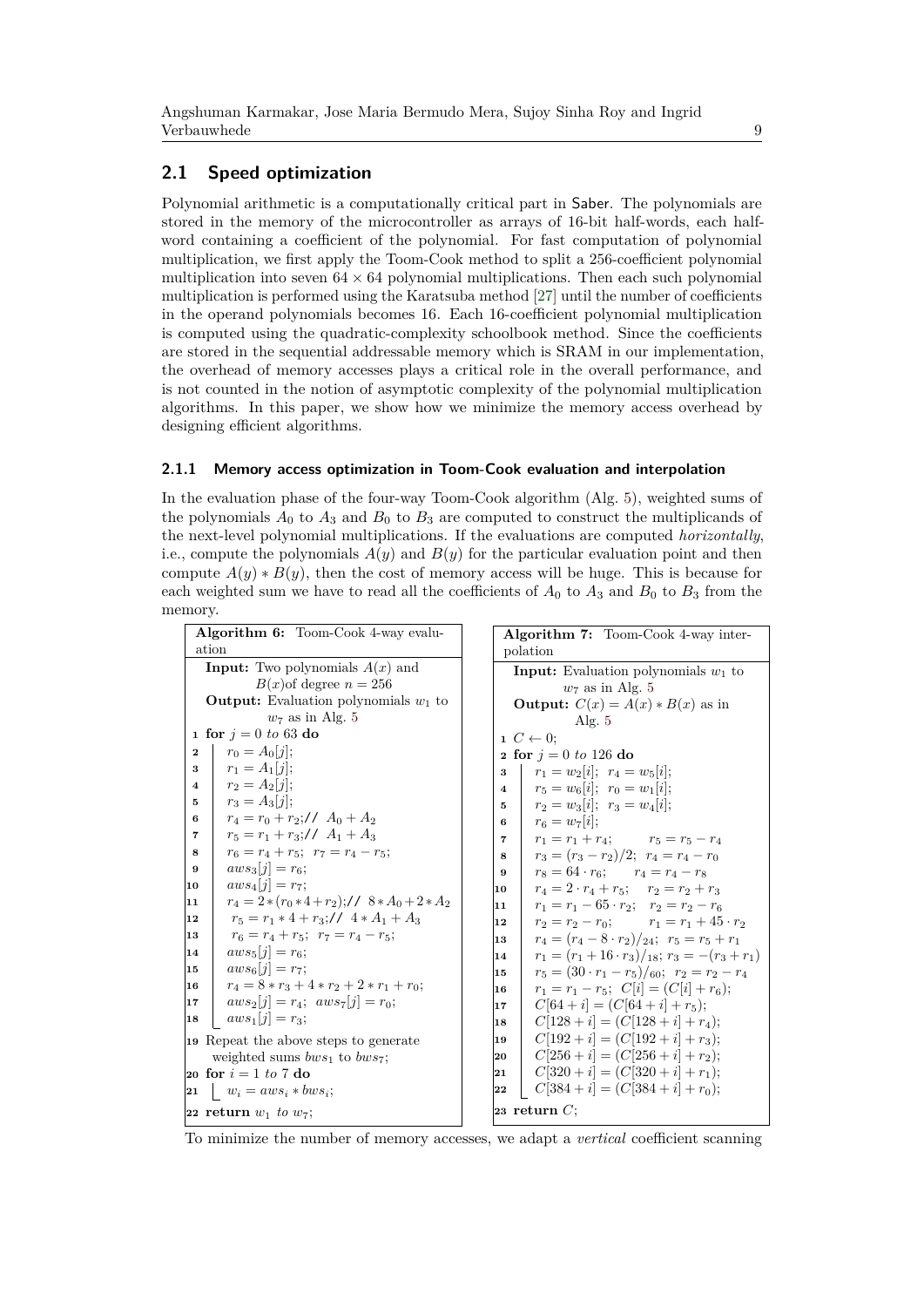method. The *j*th coefficients of the four polynomials  $A_0$  to  $A_3$  are read in a batch from the memory and loaded in the registers of the processor. Then these registers are used to compute the *j*th coefficients of all of the weighted sums as required in the lines 4 to 8 in Alg. [5.](#page-7-0) We can do this easily as there are 14 usable general purpose registers in Cortex-M4 and this approach needs only 8 registers as shown in Alg. [6.](#page-8-0) In the algorithm, *r*<sup>∗</sup> represent the general purpose registers and *aws*∗[ ] represent the arrays of the weighted sums that are stored in the memory. In Alg. [6,](#page-8-0) special care has been taken to minimize the number of arithmetic operations during this process. We repeat the same procedure to compute the weighted-sum arrays from  $B_0$  to  $B_3$ . Unlike the horizontal method, the vertical method accesses each of the 64 coefficients of  $A_0$  to  $A_3$  and  $B_0$  to  $B_3$  only once. The overhead of this approach is that it requires ten additional arrays each of length 64 to store the weighted sums.

During the interpolation phase of the Toom-Cook algorithm, we apply a similar vertical technique: we load the *j*th coefficients of all of  $w_1$  to  $w_7$  in the internal registers and perform the arithmetic operations on the registers. Having multiple consecutive loads also helps to decrease the latency since atomic load instructions take three clock cycles, whereas batch loading of three coefficients takes only four cycles thanks to the pipelined datapath of Cortex-M4. The optimized steps are shown in Alg. [7.](#page-8-1)

To validate that this algorithm is more efficient, we have implemented both algorithms on C prior to realize any assembly optimization on the Toom-Cook function. In this setting, the *horizontal* algorithm executes a 256 coefficient multiplication in 83*,* 550 clock cycles while the *vertical* algorithm only requires 78,633 clock cycles for the same multiplication, using both algorithms the same combination of two level Karatsuba and schoolbook behind Toom-Cook. Then, we have also carried out assembly optimizations to achieve our cycle counts as shown in Table [4.](#page-17-4)

#### **2.1.2 Speeding up School book multiplication using DSP instructions**

As Saber uses LWR, it needs multiplication for two different rings. Hence, the coefficients of each polynomials can be of either 10 or 13 bits long. We pack each coefficient of a polynomial in a 16-bit half-word. Two coefficients are then loaded in a single 32-bit fullword of the processor. Let  $r^i$  be a full-word register. We represent the bottom half-word by  $r_0^i$  and the top half-word by  $r_1^i$ . We use the DSP multiply-and-accumulate instruction SMLA available in Cortex-M4 for multiplying two half-words and accumulating the result. The flags *B* or *T* in the instruction are used for choosing the bottom or top half-word respectively.

$$
\texttt{SMLAB}/T^B / T(r^a, r^b, r^c, r^d) \coloneqq r^a \leftarrow r_{0/1}^b * r_{0/1}^c + r^d
$$

We use this instruction multiply two coefficients or to compute the halfword multiplications like  $a_0b_0$ ,  $a_2b_0$  as shown in Fig. [1.](#page-10-0)

Now, consider again the example shown in Fig. [1](#page-10-0) where we multiply four coefficients of polynomial  $A(x)$  and four coefficients of polynomial  $B(x)$  and accumulate the result in the polynomial  $C(x)$ . In the naive way, we have to use 16 SMLA instructions in this computation. We use the DSP instruction SMLADX that facilitates cross multiplication between half-words of registers and perform two multiply-and-accumulate operations (marked in blue dashed rectangles) simultaneously.

$$
\texttt{SMLADX}(r^a, r^b, r^c, r^d) \coloneqq r^a \leftarrow r_0^b * r_1^c + r_1^b * r_0^c + r^d
$$

This effectively reduces the total number of multiplication instructions in Fig. [1](#page-10-0) from 16 to 12. For multiplying two polynomials with 16 coefficients we need only 192 multiply-andaccumulate operations instead of 256. Further, with some arrangements of the coefficients we can do even better. In the beginning of each inner loop of a multiplication, we pack two adjacent coefficients that are in different registers (e.g., coefficients  $b_1$  and  $b_2$ ) in a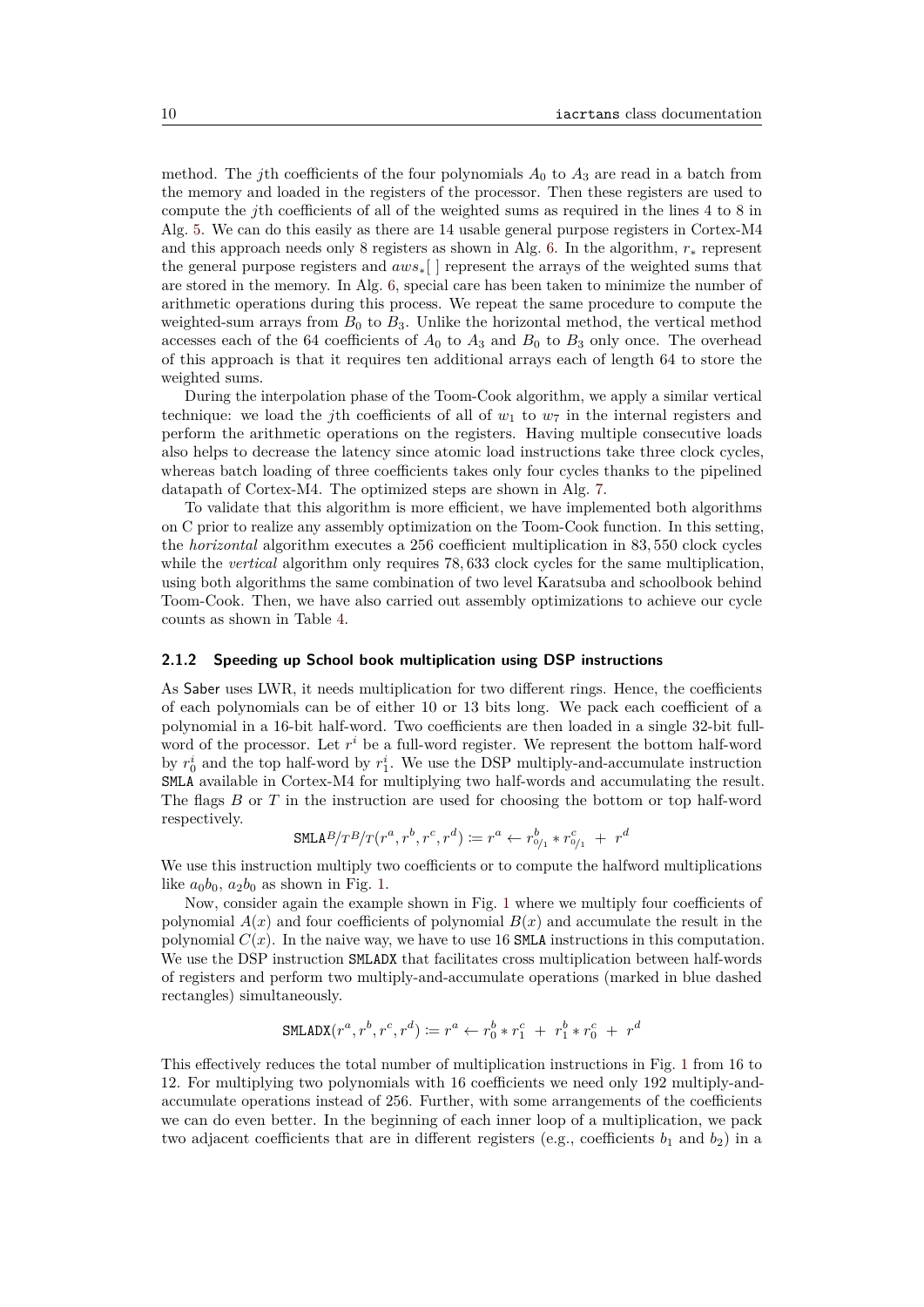<span id="page-10-0"></span>

**Figure 1:** Reducing the number of multiply-and-accumulate instructions in schoolbook multiplication.

spare register using PKHBT instruction and then perform cross multiplication using SMLADX instruction as explained above(marked in green dashed rectangles). In our assembly routine for schoolbook multiplication, we are able to fit a maximum of eight coefficients of one multiplicand polynomial and four coefficients of the other multiplicand polynomial at a time due to our optimized usage of internal registers. As the input polynomials to our schoolbook multiplication routine are always of 16 coefficients, the inner loop of our schoolbook multiplication runs only eight times. Thus in each inner loop we can save four instructions due to the rearrangement of coefficients at the cost of one extra PKHBT for the rearrangement. Hence, we can save three instructions per iteration of the inner loop. So, ultimately we need only 168 multiply-and-accumulate instructions instead of 256 instructions resulting in approximately 34% less multiply-and-accumulate instructions. Our assembly-optimized schoolbook multiplication takes only 587 clock cycles for a  $16 \times 16$  polynomial multiplication. It should be noted that this method can not be used in microcontrollers without similar DSP instructions, for example Cortex-M0.

### <span id="page-10-1"></span>**2.2 Memory optimization**

The reference C implementation of Saber submitted for NIST PQC standardization process [\[1\]](#page-17-5) consumes 16.3 KB of stack memory when compiled for the Cortex-M4 platform. In this section, we describe the optimization tricks that we applied in our implementation to reduce the memory footprint to only 6.2 KB at most.

#### **2.2.1 Generation of the public matrix** *A*

In Saber, the matrix is composed of nine polynomials, each having 256 coefficients of 13 bits each. In the reference implementation of Saber [\[17\]](#page-18-1), SHAKE-128 is used to generate a total of  $9 \cdot 256 \cdot 13/8 = 3,744$  pseudorandom bytes in a byte-bank. Next, the polynomials of *A* are generated in the row-major order by packing the bytes into 13-bit coefficients. In this way, the generation of *A* during the key-pair generation, or the generation of  $\mathbf{A}^T$ during the encryption operation requires roughly 3*.*8 KB of memory. We reduce this memory requirement using a just-in-time approach which is explained as follows.

In Alg. [1,](#page-4-0) following the generation of *A*, a matrix-vector multiplication with *s* is performed and the result is stored in the vector *b*. In a matrix-vector multiplication, an element which in this case is a polynomial in  $R_q$  from the matrix, is used only once. Hence, we generate the required polynomial just-in-time, use it in the polynomial multiplication, and then reuse the space occupied by it for the next polynomial. Thus, the memory requirement reduces from 9 polynomials to just one polynomial. However, this requires a major book keeping in the SHAKE-128 function.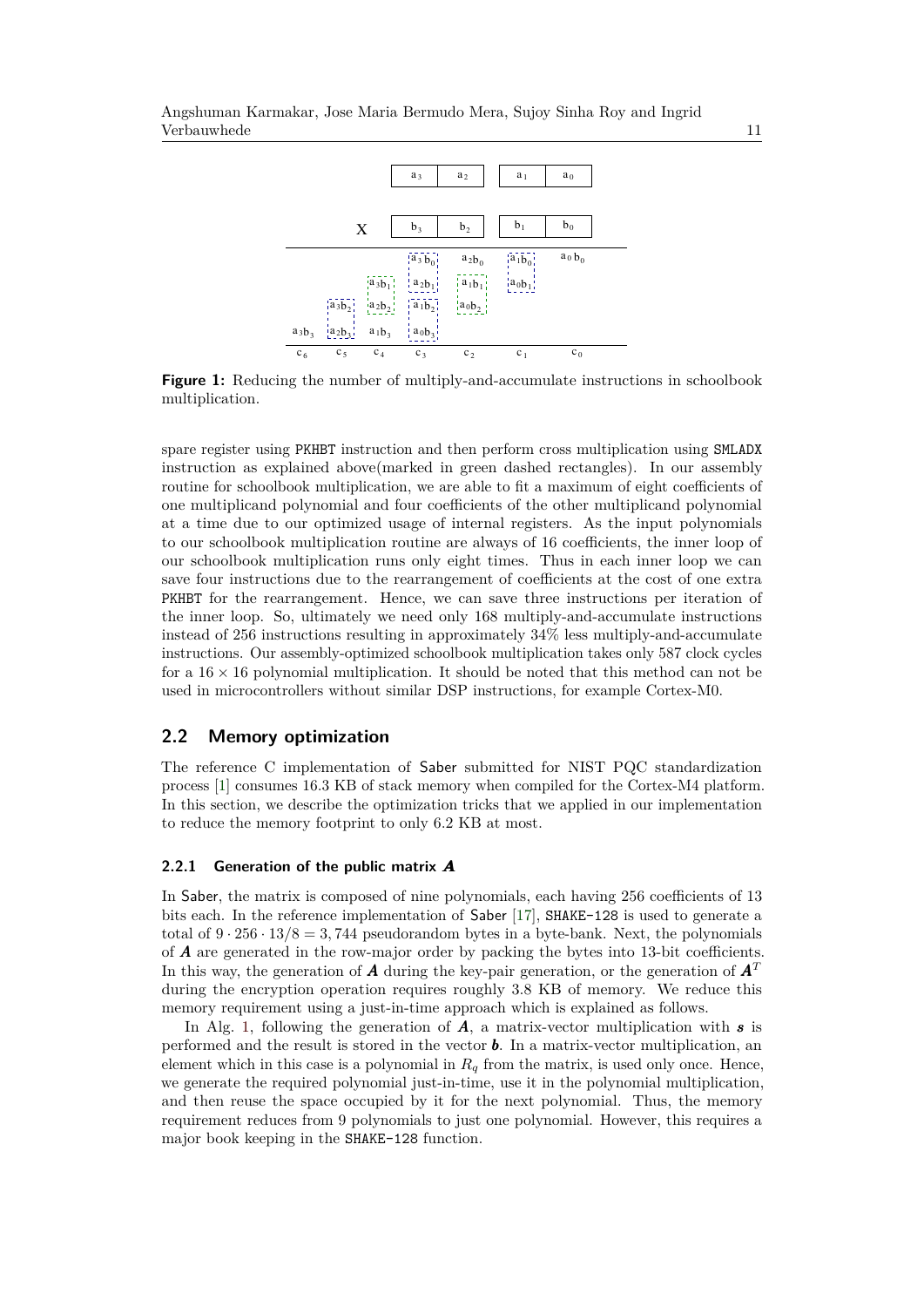The keccak\_squeezeblocks() function inside SHAKE-128 outputs 168 bytes at a time. When the goal is to minimize the memory requirement, the best approach would be to call keccak\_squeezeblocks() once, then pack the output bytes into the coefficients of the target polynomial, and repeat this process until the target polynomial is constructed. But this approach results in two types of leftovers.

To construct a polynomial in *Rq*, we require 468 bytes, which is not a multiple of 168. Hence there are bytes that are leftover after constructing a polynomial. The second leftover is at the bit-level. From 168 bytes, we can construct 103 coefficients and thus there are  $168 \cdot 8 - 103 \cdot 13 = 5$  bits of leftover. Now these leftover bits need to be placed in the start position of the byte-bank before storing the next 168 bytes from the next keccak\_squeezeblocks() call. This incurs costly bit-level manipulation. Another problem is that the number of leftover bits and bytes change in every step. In Table [1,](#page-11-0) we have shown the number of leftover bits and bytes during the construction of the first polynomial of *A*. Such an implementation requires major book-keeping and a fully unrolled implementation of it would significantly increase the code size.

<span id="page-11-0"></span>

| <b>Steps</b>                                          | Polynomial   | ${\rm Left over}$ | Leftover |
|-------------------------------------------------------|--------------|-------------------|----------|
|                                                       | coefficients | <b>bits</b>       | bytes    |
| Squeezeblocks <sub>0</sub> $() \rightarrow 168$ bytes | 103          |                   |          |
| Squeezeblocks <sub>1</sub> $() \rightarrow 168$ bytes | 103          |                   |          |
| Squeezeblocks <sub>2</sub> $() \rightarrow 168$ bytes | 50           |                   | 88       |

**Table 1:** Leftover bits and bytes during the construction of the first polynomial of *A*

To avoid bit-level manipulation, we pack the maximum number of available bytes, say *m*, that is a multiple of 13. Thus the packing outputs  $m \cdot 8/13$  coefficients of the target polynomial. The leftover bytes are then moved to the initial portion of the byte-bank. Next, keccak\_squeezeblocks() is called again and the output of it is written in the byte-bank just after the leftover bytes. Now, the bytes in the byte-bank are packed into the next coefficients of the target polynomial following the same way. The steps are explained in Fig. [2.](#page-11-1) Following this approach, the size of the byte-bank is set to 280 bytes, since the number of leftover bytes during the construction of *A* could be at most 112.

<span id="page-11-1"></span>

**Figure 2:** Use of byte-bank during generation of polynomials of *A*. Turquoise blue color is used to indicate the bytes that will be used.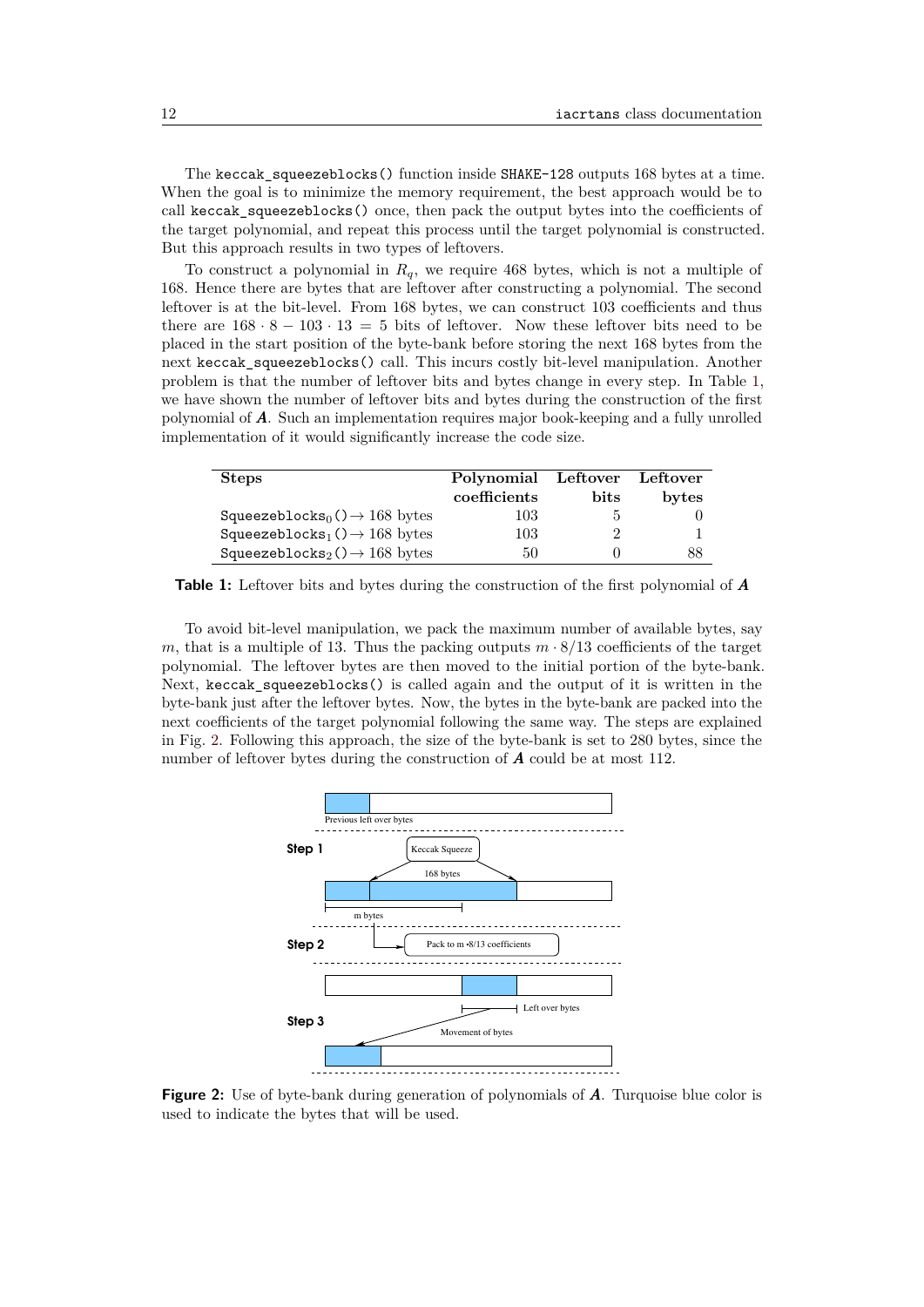#### **2.2.2 Secret generation**

The reference implementation of Saber uses a byte-bank of length 768 to store all the required pseudorandom bytes obtained from SHAKE-128 for generating the three polynomials of the secret vector *s*. To save memory, we use a just-in-time method similar to the method used in the generation of the public matrix  $\vec{A}$ . We call keccak\_squeezeblocks() to produce 168 bytes at a time in the byte-bank, and then we use the pseudorandom bytes for constructing the binomially distributed coefficients of the target secret vector. Similar to the generation of the public matrix, we have leftover bytes since the output length of keccak squeezeblocks() is not a multiple of 256. We post-process the leftover bytes in a similar way that we followed during the generation of the public matrix. Since there can be at most 80 bytes of leftover, the length of the byte-bank is only 248. Thus we save approximately 0.5 KB of memory w.r.t the reference implementation.

Beside these two major optimizations, we performed optimizations in the high-level source code to reuse memory as much as possible. These small scale optimizations contributed in maximum reduction of the overall stack memory.

#### **2.2.3 Memory efficient Karatsuba**

The memory efficient version of Karatsuba introduced in Section [1.3.2](#page-5-1) has two disadvantages. First, the performance suffers a penalization in terms of latency with respect to the classical Karatsuba because of the continuous arrangements between multiplications. To illustrate this, a plain C version of that algorithm performs a 64 coefficient multiplication within 17*,* 743 clock cycles while a multiplication of the same magnitude only takes 12*,* 482 when utilizing a version of the classical Karatsuba algorithm. Second, the reduction from  $O(n)$ to  $O(\log n)$  in the extra memory requirements might not be enough to make the algorithm suitable for low memory platforms. To mitigate these disadvantages, we implement an ad hoc version of this algorithm adapted for our parameters.

For the sake of modularity, we decided to keep the depth of Karatsuba's recursion a multiple of two, so we unrolled two levels of iteration of Karatsuba into one. This routine consists of nine calls to a multiplication routine with polynomials one fourth of size of its original input polynomials and some corresponding arrangements before and after each of these calls. This is shown in Alg. [8.](#page-13-0) In each of these arrangements, we can combine and reorganize the array scans to reduce the number of memory accesses by adopting the vertical coefficient scanning method as used in the Toom-Cook algorithm described in Sec. [2.1.1.](#page-8-2) Moreover, some of these arrangements between the original recursive calls in Alg. [4](#page-6-1) can be merged and this also leads to eliminate certain redundancy on these arrangements.

This is illustrated in Alg. [9,](#page-13-1) which represents arrangements  $7()$  as an example. These arrangements lie between the end of the second recursive call and the beginning of the third recursive call according to the original algorithm in Alg. [4.](#page-6-1) If we consider a two-level Karatsuba then this arrangement is equivalent to perform two subtractions over *k/*2 coefficients, followed by two subtractions over *k* coefficients, and five additions over *k/*2 coefficients. Without the unroll and merge approach, this translates into  $22 \times k/2$  load operations and  $11 \times k/2$  store operations. If we analyze Alg. [9,](#page-13-1) then the same can be achieved using only  $14 \times k/2$  loads and  $7 \times k/2$  stores, thus reducing memory access by 36.4%. A detailed description of the full algorithm can be found in App. [C.](#page-23-0) As an experiment, we measured the clock cycles required by the actual memory efficient Karatsuba (Alg. [4\)](#page-6-1) and our modified version of it on a Cortex-M4 for 64-coefficient polynomials and two levels of recursions. We found that the cycle counts decreased from 17*,* 473 to only 6*,* 203 excluding the cost of threshold-level schoolbook multiplications in both cases. This speedup is indeed remarkable considering the recursive nature of the Karatsuba algorithm where even a small reduction in every recursion would result in big reduction in the overall multiplication.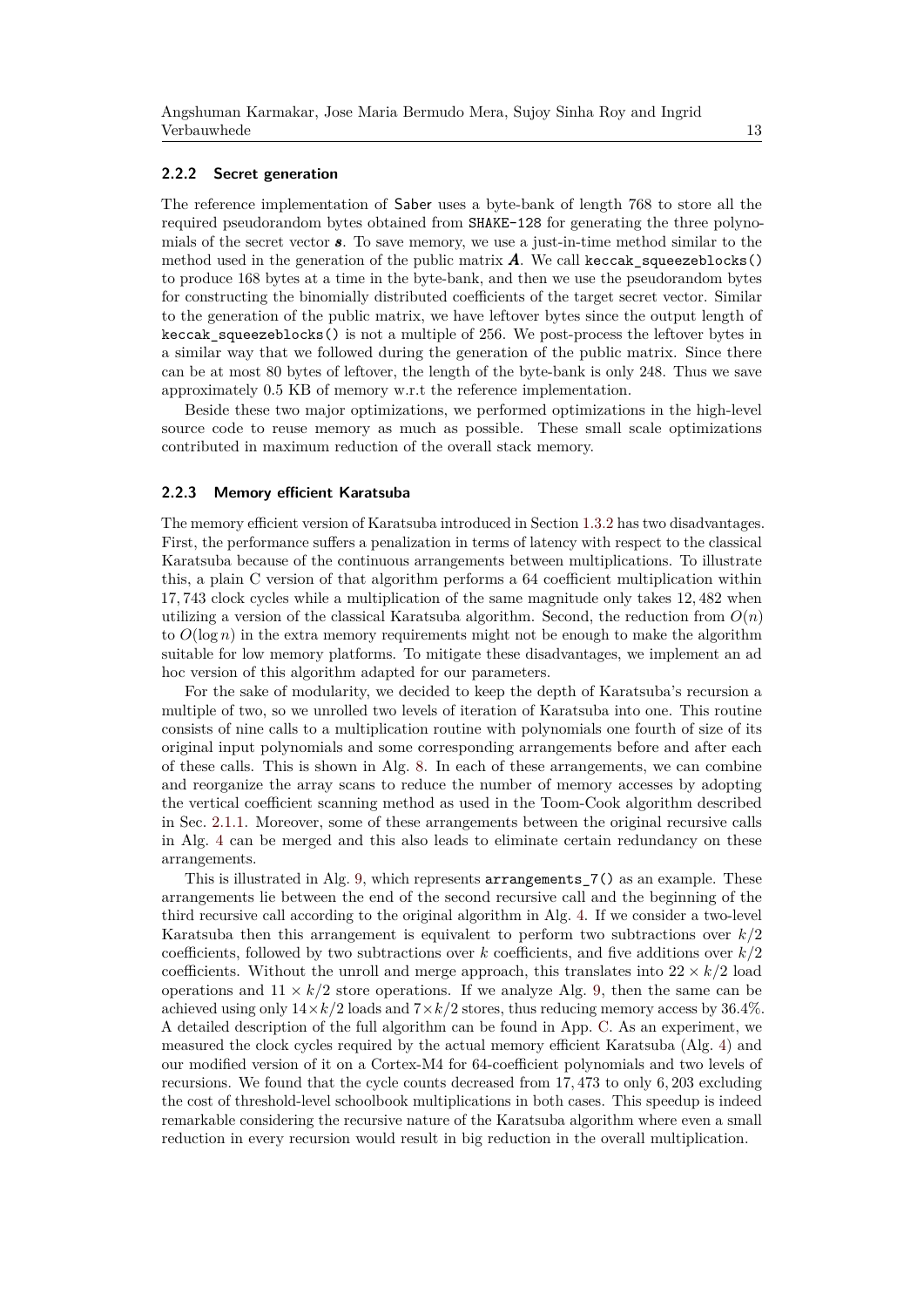To reduce the memory requirements, we consider  $f^{(0)}(x) = f(x)$  and  $f^{(1)} = 0$  on the top level as well as in all recursive calls and perform the additions  $f^{(0)}(x) + f^{(1)}(x)$  in-place before each call to a multiplication algorithm. Thus, our Karatsuba algorithm does not compute  $h(x) = h(x) + (f^{(0)}(x) + f^{(1)}(x)) * g(x)$  but  $h(x) = h(x) + f(x) * g(x)$  saving an entire polynomial of memory space. The extra memory required by Karatsuba, which is used for the in-place additions before each call to a multiplication routine, is now allocated on each recursive call. Considering that the function was called to perform a multiplication of *n* coefficients, the extra memory will be a space for *n/*4 coefficients This is enough because the recursive call will be applied over  $n/4$  $n/4$ . For our parameters, Algorithm 4 require 512 bytes of extra memory for storing the 256 coefficients of  $f^{(1)}(x)$ , while we only need 128 bytes to store 64 coefficients saving 384 bytes of stack. For our implementation on Cortex-M0 we use 4 levels of Karatsuba recursion *i.e* two of our 2-level unrolled Karatsuba. We found experimentally that this is the optimal choice for multiplying two 256 coefficient polynomials using Karatsuba algorithm.

<span id="page-13-1"></span><span id="page-13-0"></span>

| Algorithm 8: High-level description of un- |                                                                     |             | Algorithm                                   | 9:                    | $Exam-$                         |
|--------------------------------------------|---------------------------------------------------------------------|-------------|---------------------------------------------|-----------------------|---------------------------------|
| rolled memory efficient Karatsuba          |                                                                     |             | ple:arrangements_7                          |                       |                                 |
|                                            | <b>Input:</b> Pointers to $f(x)$ and $g(x)$ and their<br>degree $n$ |             | <b>Input:</b> Pointers to $f(x)$ , $g(x)$ , | $h(x)$ and value of k |                                 |
|                                            | <b>Output:</b> $h(x) = h(x) + f(x) * g(x)$ of                       |             | <b>Output:</b> Modifies parts of $h(x)$     |                       |                                 |
|                                            | degree $2n-1$                                                       |             | and <i>tmp</i>                              |                       |                                 |
|                                            | 1 extra memory $tmp[n/4]$                                           |             | <b>1 for</b> $i = 0$ to $k/2$ do            |                       |                                 |
|                                            | 2 $k = n/2$                                                         | $\mathbf 2$ |                                             |                       | $h[k/2+i] = h[k/2+i] - h[k+i];$ |
|                                            | 3 arrangements $1(f, g, h, k)$                                      |             |                                             |                       |                                 |
|                                            | 4 poly_mul( $tmp, h[2k+k/2], h[k+k/2], k/2)$                        | 3           | $h[2k+i] = h[2k+i] - h[k+$                  |                       |                                 |
|                                            | 5 arrangements $2(f, g, h, k)$                                      |             | $i + h[k + k/2 + i]^{[*]};$                 |                       |                                 |
|                                            | 6 poly_mul( $tmp, h[3k-1], h[k], k/2)$                              | 4           | $h[k+i] = h[3k-1+i] - h[i];$                |                       |                                 |
|                                            | 7 arrangements $3(f, g, h, k)$                                      | 5.          | $h[2k+k/2+i] = h[2k+i] +$                   |                       |                                 |
|                                            | 8 poly_mul( $tmp, h[3k+k/2-1], h[2k], k/2)$                         |             |                                             |                       | $h[2k+k/2+i]-h[k+k/2+i]^{[*]};$ |
|                                            | 9 arrangements $4(f, g, h, k)$                                      |             |                                             |                       |                                 |
|                                            | 10 poly_mul( $tmp, h[k+k/2-1], h[k/2], k/2)$                        | 6           | $h[k+k/2+i] =$                              |                       |                                 |
|                                            | 11 arrangements $5(f, q, h, k)$                                     |             |                                             |                       | $h[3k+k/2-1+i]-h[k/2+i];$       |
|                                            | 12 poly_mul( $f, g, h, k/2$ )                                       |             |                                             |                       |                                 |
|                                            | 13 arrangements $6(f, g, h, k)$                                     | 7           | $h[3k+k/2-1+i] =$                           |                       |                                 |
|                                            | 14 $\text{poly\_mul}(f[k/2], g[k/2], h[k], k/2)$                    |             | $f[k+i] + f[k+k/2+i];$                      |                       |                                 |
|                                            | 15 arrangements $7(f, g, h, k)$                                     | 8           |                                             |                       | $tmp[i] = q[k+i] + q[k+k/2+i];$ |
|                                            | 16 poly_mul( $tmp, h[3k+k/2-1], h[2k], k/2)$                        |             |                                             |                       |                                 |
|                                            | 17 arrangements $8(f, q, h, k)$                                     |             |                                             |                       |                                 |
|                                            | 18 poly_mul( $f[k], g[k], h[2k], k/2$ )                             |             |                                             |                       |                                 |
|                                            | 19 arrangements_9 $(f, g, h, k)$                                    |             |                                             |                       |                                 |
|                                            | 20 poly_mul( $f[k+k/2], g[k+k/2], h[2k], k/2$ )                     |             |                                             |                       |                                 |
|                                            | 21 arrangements_ $10(f,g,h,k)$                                      |             |                                             |                       |                                 |
|                                            | 22 return $h[x]$ ;                                                  |             |                                             |                       |                                 |
|                                            | $23$ <sup>(*)</sup> skip last iteration                             |             |                                             |                       |                                 |

#### <span id="page-13-2"></span>**2.2.4 High-level optimization: Saber#**

As specified in Saber [\[17\]](#page-18-1), the public matrix  $\boldsymbol{A}$  is generated in row-major order during key generation Alg. [1](#page-4-0) and in column-major order (i.e., transpose) during encryption Alg. [2.](#page-4-1) In the previous section, we showed that using a just-in-time strategy we can reduce the memory footprint of the public matrix. Since the matrix is generated in row-major order during the matrix-vector multiplication *As*, we get the polynomials of the result vector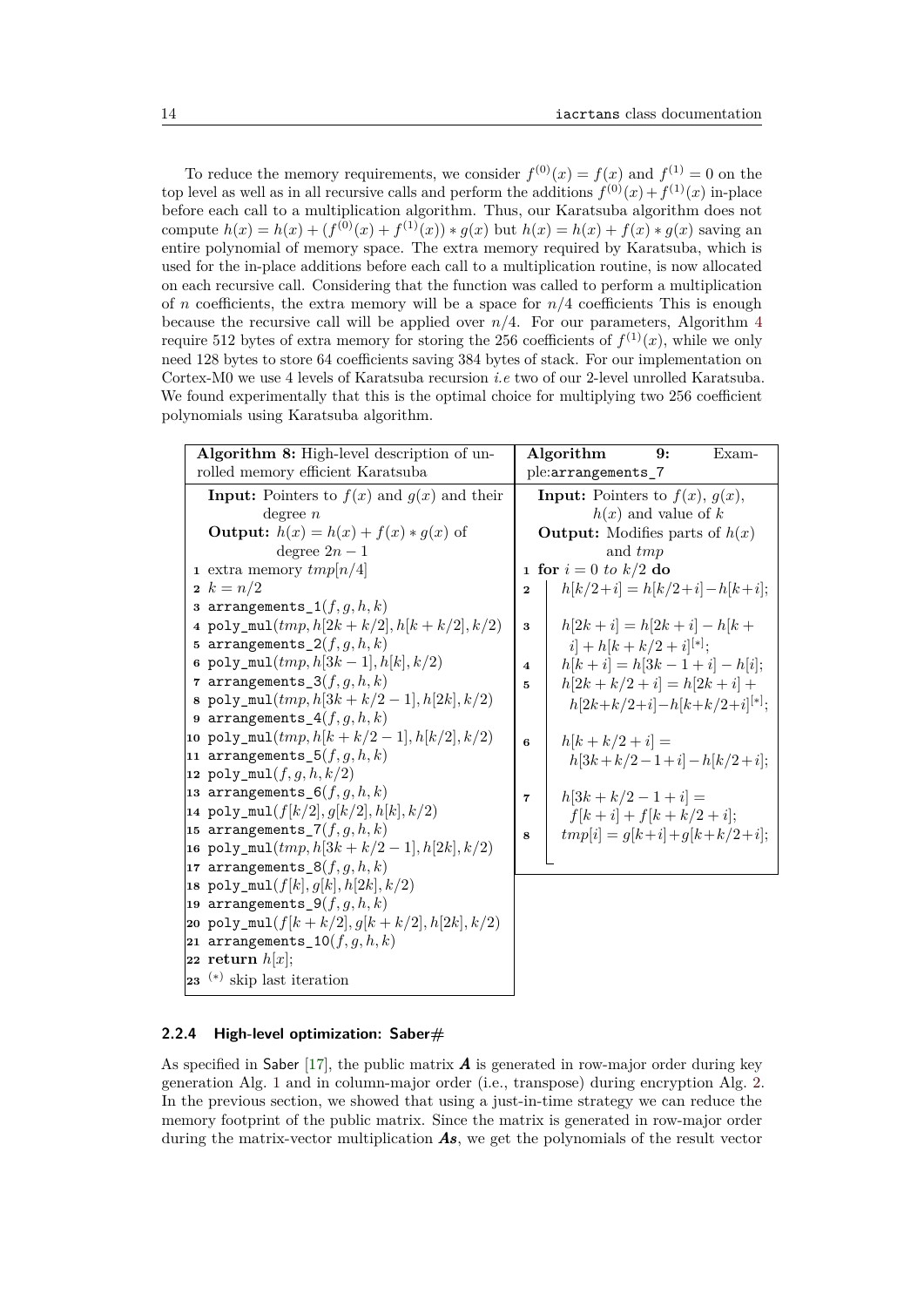one by one. With this we need to store just one result-polynomial since the polynomial can be immediately rounded and packed into the target public-key. However, during the encryption operation we need to assign memory for all three result-polynomials of the matrix-vector multiplication  $A^T s'$  since the matrix is generated in column-major order. The two situations are explained in Fig. [3.](#page-14-0) As encryption is the most complex operation and memory usage touches the peak, we could lower the peak by generating the public matrix in row-major order during encryption and in column-major order during key generation. This modification of course changes the scheme, hence we call it Saber#.

<span id="page-14-0"></span>

**Figure 3:** Matrix-vector multiplications during key generation and encryption. The numbers are used to indicate just-in-time generation of the polynomials of the matrices.

## **3 Results**

We used the ARM-GCC toolchain to compile our source code with the flags  $-03$  both for the Cortex-M0 the Cortex-M4. The clock-cycles are measured with inbuilt functions using a clock running at the same frequency as the processor. We executed the software 10*,* 000 times and found that each execution requires the same number of cycles thus supporting our claim that our implementation is indeed a constant-time implementation. We used a STM32F4-discovery board from STMicroelectronics to evaluate the performance on Cortex-M4 platform and a XMC2Go board from Infineon to evaluate the performance on Cortex-M0 platform. Both platforms are equipped with random number generators which we also use in our implementation to generate the seed bytes as specified in the Saber scheme.

As we mentioned earlier, our implementation is highly modular in nature. The optimizations described in Sec. [2.1](#page-8-3) and Sec. [2.2](#page-10-1) can be swapped easily with minimum amount of code rewriting. This provides great flexibility to trade-off between speed and memory usage. Therefore, in the first part of this section we show results on Cortex-M0 and Cortex-M4 with different combinations of our optimizations. In the later part of this section we will compare our implementation with other reported implementations. Fig. [4](#page-15-0) and Fig. [5](#page-15-1) show the variations in time and memory for different combinations of the proposed optimizations in Cortex-M0 and Cortex-M4 respectively. In the figures, the abbreviation *TC* refers to Toom-Cook, *kara\_mem* to memory efficient Karatsuba and *kara\_classic* to the classical Karatsuba algorithm, respectively.

Table [2](#page-14-1) shows the time memory trade-off between Saber and Saber#. We can see that the optimization described in Sec. [2.2.4](#page-13-2) decrease the memory consumption by more than one kilobytes in encapsulation and decapsulation.

<span id="page-14-1"></span>

|        | $Cortex-M0$ (4-kara mem) |             |                               | Gortex-M4 (TC + kara_mem + memory opts.) $\prime$ |             |             |
|--------|--------------------------|-------------|-------------------------------|---------------------------------------------------|-------------|-------------|
|        | Kevpair                  | Encaps.     | Decaps.                       | Keygen                                            | Encaps.     | Decaps.     |
| Saber  | 4.786/5.031              | 6,328/5,119 | $\mid 7.509/6.215 \mid$       | 1,165/6,932                                       | 1,530/7,019 | 1,635/8,115 |
| Saber# | 4,782/5,007              |             | $6,325/4,079$   $7,507/5,175$ | $\mid$ 1, 162/6, 923 $\mid$                       | 1,528/5,987 | 1,633/7,163 |

Table 2: Speed/memory requirements for Saber and Saber#. Table entries are in cycles $\times 10^3/m$ emory (bytes).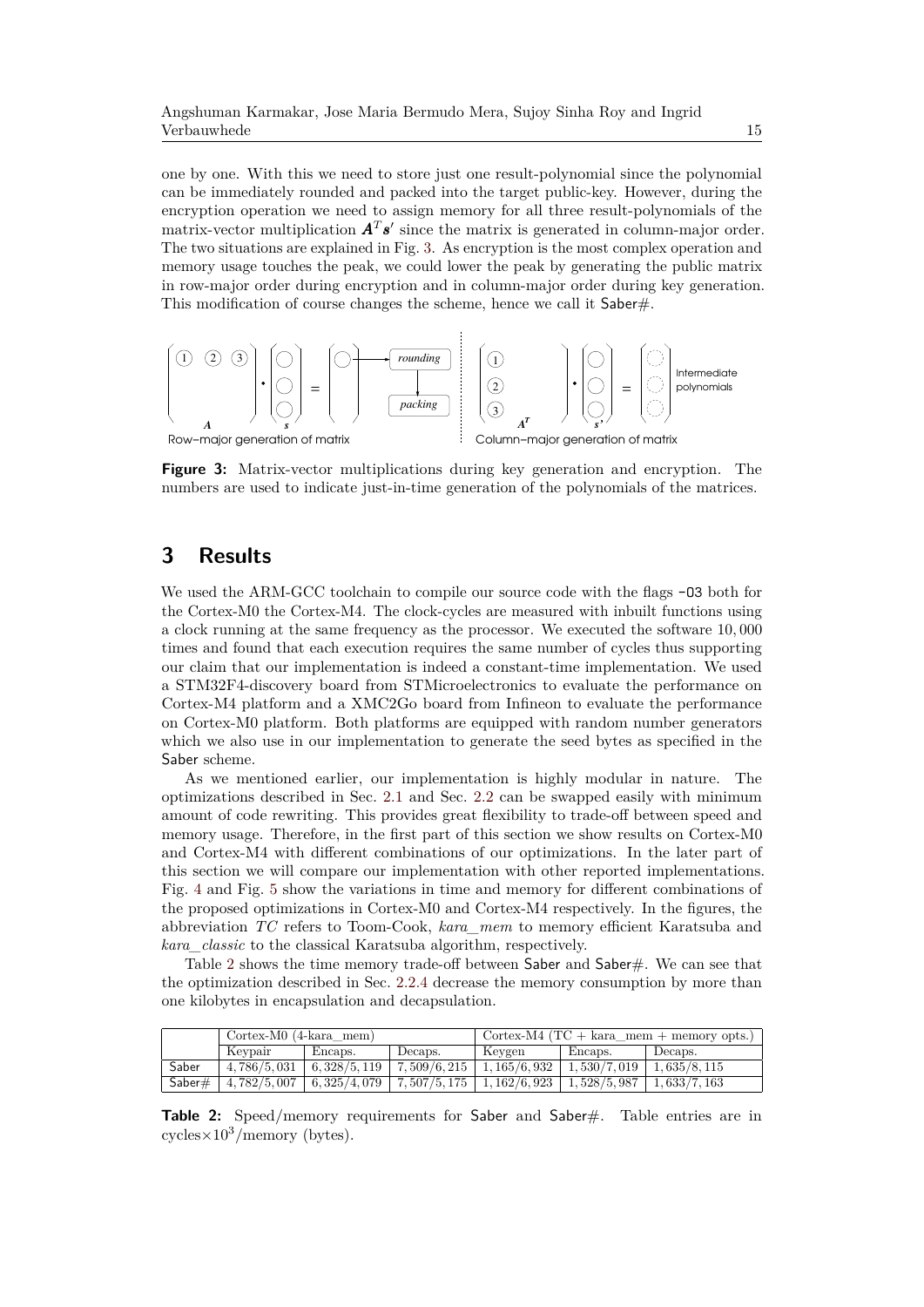<span id="page-15-0"></span>



<span id="page-15-1"></span>

**Figure 5:** Time vs memory for different combinations of optimizations in Cortex-M4.

### **Comparisons**

In Table [3,](#page-16-0) we compare our speed-optimized and memory-optimized implementations of Saber with other lattice based key exchange and encryption schemes in ARM Cortex-M series microcontrollers. Since NIST announced the list of submitted post-quantum cryptography proposals very recently, we could compare with only a limited number of optimized software implementations available in the concurrent work pqm4 project [\[2\]](#page-17-2) on similar resource-constrained platforms for the schemes NewHope-CCA, Frodo and Kyber. From the table we see that the speed-optimized implementation of Saber is faster than NewHope-CCA and Frodo in all aspects. Saber is faster than Kyber in key generation and encapsulation, but marginally slower in decapsulation. In a computationally asymmetric (e.g. RFID tag and server) key establishment, the weaker party computes the encapsulation and the powerful server computes the key generation and decapsulation. Hence, faster encapsulation which happens in Saber, is beneficial for computationally asymmetric key establishment. As can be seen from the table, our memory-optimized implementation achieves a very low memory consumption with only 6.2 KB in the XMC2Go board which has Cortex-M0 processor and 16 KB of memory. Yet, the implementation takes at most 7509K clock cycles for the most expensive decapsulation operation. These results show that Saber is very efficient on resource-constrained platforms.

We remark that such comparisons with different cryptosystems are nearly impossible as they are very different from each other in many ways like underlying hard problems on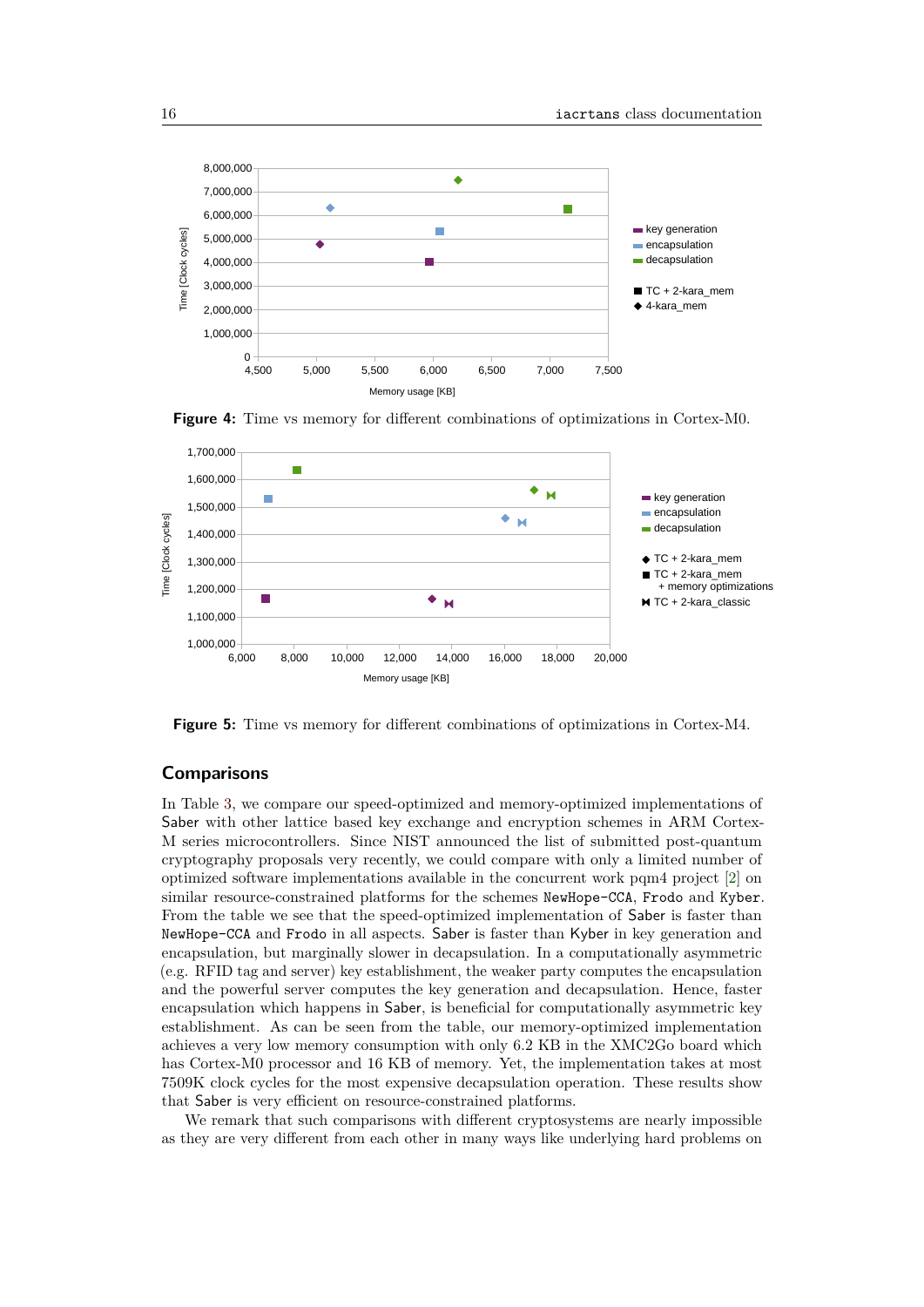| Angshuman Karmakar, Jose Maria Bermudo Mera, Sujoy Sinha Roy and Ingrid |  |
|-------------------------------------------------------------------------|--|
| Verbauwhede                                                             |  |

<span id="page-16-0"></span>

|              | Platform    | Key generation   | Encapsulation   | Decapsulation     |
|--------------|-------------|------------------|-----------------|-------------------|
| Frodo        | Cortex-M4   | $94,191K$ cycles | 111,688K cycles | $112,156K$ cycles |
|              |             | $36,536$ bytes   | 58,328 bytes    | $68,680$ bytes    |
|              | $Cortex-M4$ | $1,246K$ cycles  | $1,966K$ cycles | $1,977K$ cycles   |
| NewHope-CCA  |             | $11,160$ bytes   | $17,456$ bytes  | $19,656$ bytes    |
| Kyber        | $Cortex-M4$ | $1,200K$ cycles  | $1,497K$ cycles | $1,526K$ cycles   |
|              |             | $10304$ bytes    | $13464$ bytes   | $14624$ bytes     |
| Saber-speed  | $Cortex-M4$ | $1,147K$ cycles  | 1,444K cycles   | $1,543K$ cycles   |
|              |             | $13,883$ bytes   | $16,667$ bytes  | $17,763$ bytes    |
| Saber-memory | $Cortex-M4$ | $1,165K$ cycles  | $1,530K$ cycles | $1,635K$ cycles   |
|              |             | $6,931$ bytes    | $7,019$ bytes   | $8,115$ bytes     |
|              | Cortex-M0   | $4,786K$ cycles  | $6,328K$ cycles | 7,509K cycles     |
|              |             | $5,031$ bytes    | $5,119$ bytes   | $6,215$ bytes     |
| Saber-memory |             |                  |                 |                   |

**Table 3:** Comparisons with other reported implementations of lattice-based schemes in ARM Cortex-M microcontrollers in terms of of time and memory requirements.

which they are based, choice of parameters, levels of security etc. We should also mention that for our optimized version we only optimized the polynomial multiplication. The memory efficient optimization on Cortex-M0 does not have any assembly optimization so we think the speed will improve further upon careful optimization. But we leave that for future research.

Table [4](#page-17-4) shows the number of clock cycles required to perform a single  $256 \times 256$ polynomial multiplication. Since [\[33,](#page-19-5) [6\]](#page-18-3) report results for NTT-based multiplications of 512 and 1024-coefficient polynomials, we scaled down the cycle counts by factor 2.25 and 5 respectively considering the asymptotic  $O(n \log n)$  complexity of the NTT. Here we can see that our fastest multiplication outperforms the NTT-based multiplications in [\[33,](#page-19-5) [18,](#page-18-4) [2\]](#page-17-2). To the best of our knowledge we gain this advantage over NTT-based multiplications firstly because our modulus is a power-of-two and thus we do not spend any time for modular reduction. Secondly, NTT has a complex butterfly structure which requires access of non-consecutive memory words. Whereas, our combination of Toom-Cook, Karatsuba and schoolbook methods access memory in a consecutive fashion and hence we can use the DSP instructions in a better way than the NTT based multiplications. These expensive memory access and modular reduction operations counteract the asymptotical advantage of the NTT-based polynomial multiplication.

## **4 Conclusions**

In this paper, we proposed a speed optimized and a memory optimized software implementations of the CCA-secure lattice-based key encapsulation scheme Saber targeting resourceconstrained platforms Cortex-M0 and Cortex-M4. Our memory optimized implementation shows that lattice-based cryptography, which is known for large memory requirements and relatively larger key sizes, can be practical on extremely resource-constrained Cortex-M0 platforms typically having only 8 KB of memory. This implementation takes 7,509K clock cycles which is less than a quarter of a second assuming 32 MHz frequency for the most time consuming decapsulation operation. Our speed optimized implementation running in the Cortex-M4 just takes 1,543K clock cycles and thus spends only 9 miliseconds assuming 168 MHz frequency to compute a decapsulation operation.

We have also shown that with suitable choice of parameters, asymptotically slower Toom-Cook and Karatsuba multiplications can get very competitive and even sometime outperform NTT-based multiplications. We believe our results will empower cryptographers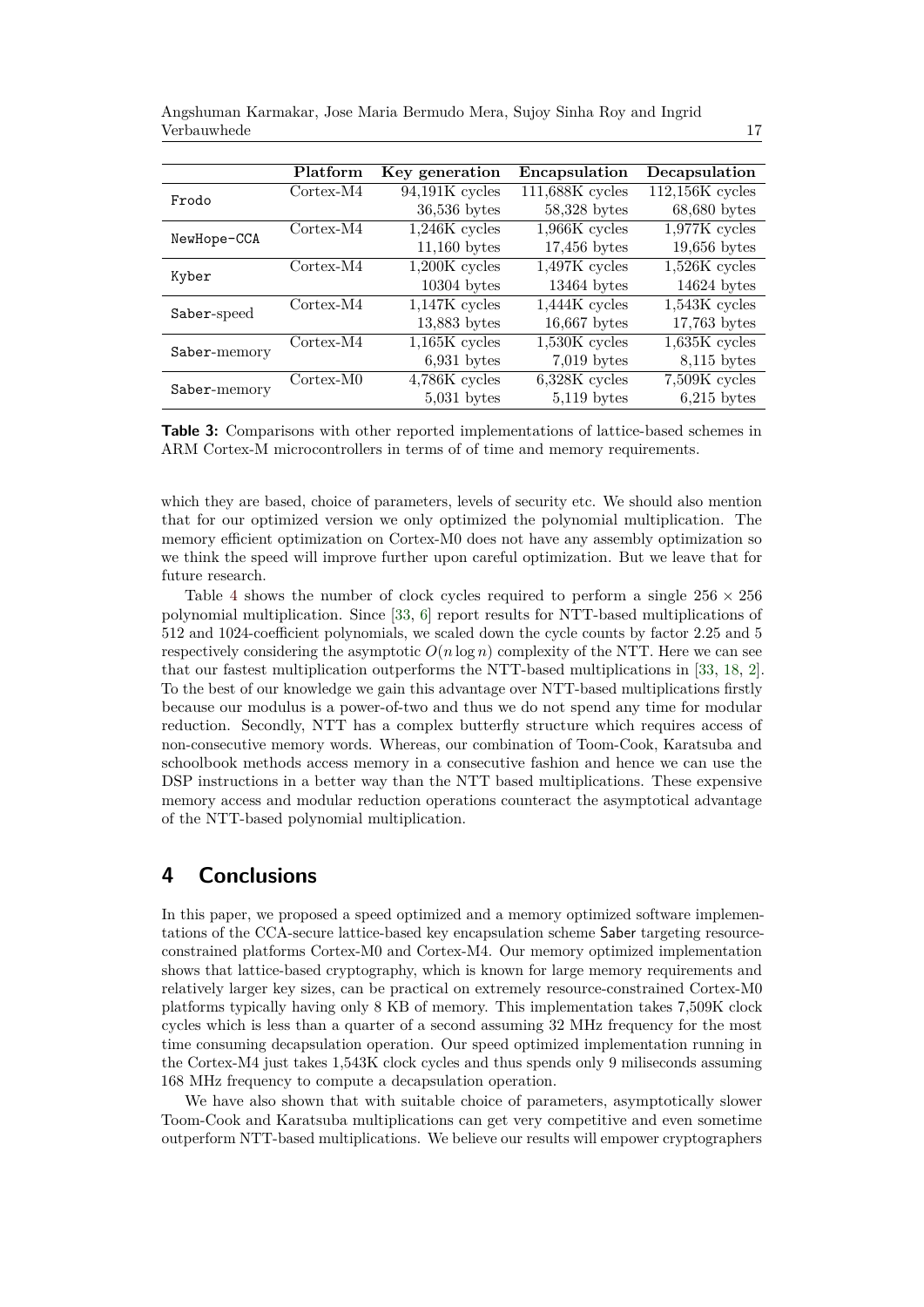<span id="page-17-4"></span>

| Implementations                                    | Polynomial multiplication |  |
|----------------------------------------------------|---------------------------|--|
| Cortex-M4F $[33]^\dagger$                          | 226, 055                  |  |
| Cortex-M4F $[18]$ <sup><math>\ddagger</math></sup> | 108, 147                  |  |
| Cortex-M4 $\overline{[2,11]}^{\triangleright}$     | $\approx 73705$           |  |
| Cortex-M4 $[6]^*$                                  | $\approx$ 54447           |  |
| Our $\oplus$                                       | 65, 459                   |  |
| Our *                                              | 66,692                    |  |

† Reported 508,624 cycles for polynomial degree 512 and prime modulus 12289.

‡ Reported 108,147 cycles for polynomial degree 256 and prime modulus 7681.

∗ Reported ≈ 272,235 cycles for polynomial degree 1024 and prime modulus 12289.

 $^{\triangleright}$  Polynomial degree 256 and prime modulus  $7681$ 

⊕ Speed-optimized implementation. Toom-Cook+classical Karatsuba+schoolbook

*?* Speed-optimized implementation. Toom-Cook+memory-efficient Karatsuba+schoolbook

**Table 4:** Comparison of clock cycles for  $256 \times 256$  polynomial multiplications with scaling when necessary. The cycle counts for NTT based multiplications are calculated as cycle count for  $2*$ Forward NTT + Inverse NTT.

to select parameters for their lattice-based schemes from a wider range of choices, which were earlier limited to prime moduli and power-of-two polynomial rings due to the restrictions posed by the NTT. We conclude with the hope that this paper will be useful for the ongoing NIST standardization process to select scheme(s) for the post-quantum world.

## **5 Acknowledgements**

This work was supported in part by the Research Council KU Leuven: C16/15/058. In addition, this work was supported by the European Commission through the Horizon 2020 research and innovation programme under grant agreement Cathedral ERC Advanced Grant 695305 and by EU H2020 project FENTEC (Grant No. 780108) and by the Hercules Foundation AKUL/11/19.

## **References**

- <span id="page-17-5"></span>[1] Nist post-quantum cryptography round 1 submissions. [https://csrc.nist.gov/](https://csrc.nist.gov/Projects/Post-Quantum-Cryptography/Round-1-Submissions) [Projects/Post-Quantum-Cryptography/Round-1-Submissions](https://csrc.nist.gov/Projects/Post-Quantum-Cryptography/Round-1-Submissions), 2017. [Online; accessed 12-April-2018].
- <span id="page-17-2"></span>[2] pqm4 post-quantum crypto library for the arm cortex-m4. [https://github.com/](https://github.com/mupq/pqm4) [mupq/pqm4](https://github.com/mupq/pqm4), 2018. [Online; accessed 15-April-2018].
- <span id="page-17-3"></span>[3] National Institute of Standards and Technology. 2015. SHA-3 standard: Permutation-Based Hash and Extendable-Output Functions. FIPS PUB 202, 2015.
- <span id="page-17-1"></span>[4] S. Akleylek, N. Bindel, J. Buchmann, J. Krämer, and G. A. Marson. An efficient lattice-based signature scheme with provably secure instantiation. In D. Pointcheval, A. Nitaj, and T. Rachidi, editors, *Progress in Cryptology – AFRICACRYPT 2016: 8th International Conference on Cryptology in Africa, Fes, Morocco, April 13-15, 2016, Proceedings*, pages 44–60. Springer International Publishing, Cham, 2016.
- <span id="page-17-0"></span>[5] E. Alkim, L. Ducas, T. Pöppelmann, and P. Schwabe. Post-quantum key exchange – a new hope. In *USENIX Security 2016*, 2016.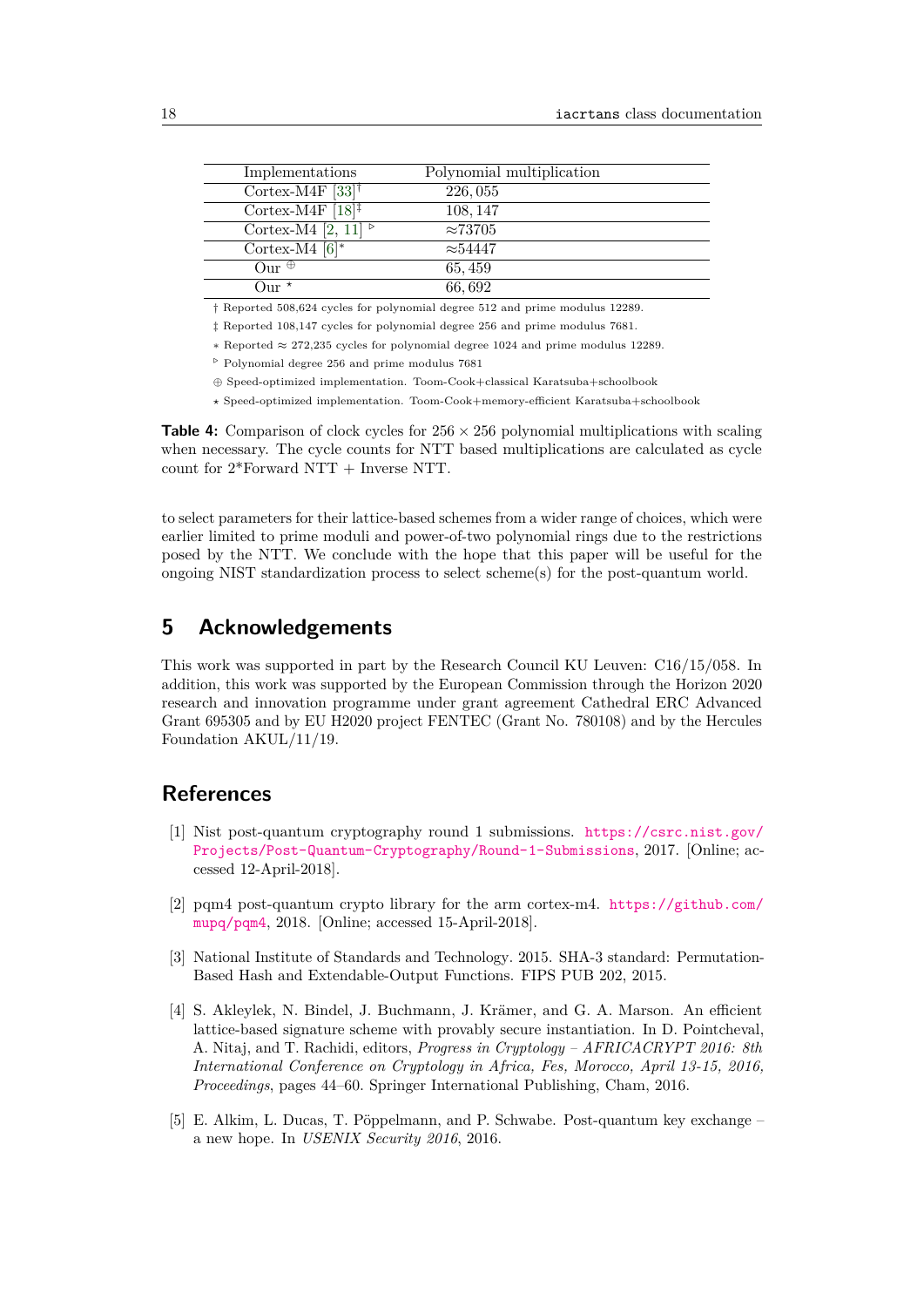- <span id="page-18-3"></span>[6] E. Alkim, P. Jakubeit, and P. Schwabe. Newhope on arm cortex-m. In C. Carlet, M. A. Hasan, and V. Saraswat, editors, *Security, Privacy, and Applied Cryptography Engineering*, pages 332–349, Cham, 2016. Springer International Publishing.
- <span id="page-18-8"></span>[7] J. Alperin-Sheriff and D. Apon. Dimension-preserving reductions from lwe to lwr. Cryptology ePrint Archive, Report 2016/589, 2016.
- <span id="page-18-6"></span>[8] J. Alwen, S. Krenn, K. Pietrzak, and D. Wichs. Learning with rounding, revisited new reduction, properties and applications. In *CRYPTO 2013*, pages 57–74, 2013.
- <span id="page-18-5"></span>[9] A. Banerjee, C. Peikert, and A. Rosen. *Pseudorandom Functions and Lattices*, pages 719–737. Springer Berlin Heidelberg, Berlin, Heidelberg, 2012.
- <span id="page-18-7"></span>[10] A. Bogdanov, S. Guo, D. Masny, S. Richelson, and A. Rosen. On the hardness of learning with rounding over small modulus. In *13th International Conference on Theory of Cryptography*, pages 209–224, 2016.
- <span id="page-18-2"></span>[11] J. Bos, L. Ducas, E. Kiltz, T. Lepoint, V. Lyubashevsky, J. M. Schanck, P. Schwabe, and D. Stehlé. Crystals – kyber: a cca-secure module-lattice-based kem. Cryptology ePrint Archive, Report 2017/634, 2017. <http://eprint.iacr.org/2017/634>.
- <span id="page-18-10"></span>[12] J. W. Bos, C. Costello, L. Ducas, I. Mironov, M. Naehrig, V. Nikolaenko, A. Raghunathan, and D. Stebila. Frodo: Take off the ring! practical, quantum-secure key exchange from LWE. In *CCS 2016*, pages 1006–1018. ACM, 2016.
- <span id="page-18-9"></span>[13] J. W. Bos, C. Costello, M. Naehrig, and D. Stebila. Post-quantum key exchange for the tls protocol from the ring learning with errors problem. In *2015 IEEE Symposium on Security and Privacy*, pages 553–570, May 2015.
- <span id="page-18-13"></span>[14] Z. Brakerski. Fully homomorphic encryption without modulus switching from classical gapsvp. In R. Safavi-Naini and R. Canetti, editors, *Advances in Cryptology – CRYPTO 2012: 32nd Annual Cryptology Conference, Santa Barbara, CA, USA, August 19-23, 2012. Proceedings*, pages 868–886. Springer Berlin Heidelberg, Berlin, Heidelberg, 2012.
- <span id="page-18-12"></span>[15] Z. Brakerski and V. Vaikuntanathan. Efficient fully homomorphic encryption from (standard) lwe. In *2011 IEEE 52nd Annual Symposium on Foundations of Computer Science*, pages 97–106, Oct 2011.
- <span id="page-18-0"></span>[16] L. Chen, S. P. Jordan, Y.-K. Liu, D. Moody, R. C. Peralta, R. A. Perlner, and D. C. Smith-Tone. Report on post-quantum cryptography. 2016.
- <span id="page-18-1"></span>[17] J.-P. DÁnvers, A. Karmakar, S. S. Roy, and F. Vercauteren. Saber: Module-lwr based key exchange, cpa-secure encryption and cca-secure kem. Cryptology ePrint Archive, Report 2018/230, 2018. <https://eprint.iacr.org/2018/230> to appear in Africacrypt 2018.
- <span id="page-18-4"></span>[18] R. de Clercq, S. S. Roy, F. Vercauteren, and I. Verbauwhede. Efficient software implementation of ring-lwe encryption. In *Proceedings of the 2015 Design, Automation & Test in Europe Conference & Exhibition*, DATE '15, pages 339–344, San Jose, CA, USA, 2015. EDA Consortium.
- <span id="page-18-11"></span>[19] L. Ducas, A. Durmus, T. Lepoint, and V. Lyubashevsky. Lattice signatures and bimodal gaussians. In R. Canetti and J. A. Garay, editors, *Advances in Cryptology – CRYPTO 2013: 33rd Annual Cryptology Conference, Santa Barbara, CA, USA, August 18-22, 2013. Proceedings, Part I*, pages 40–56. Springer Berlin Heidelberg, Berlin, Heidelberg, 2013.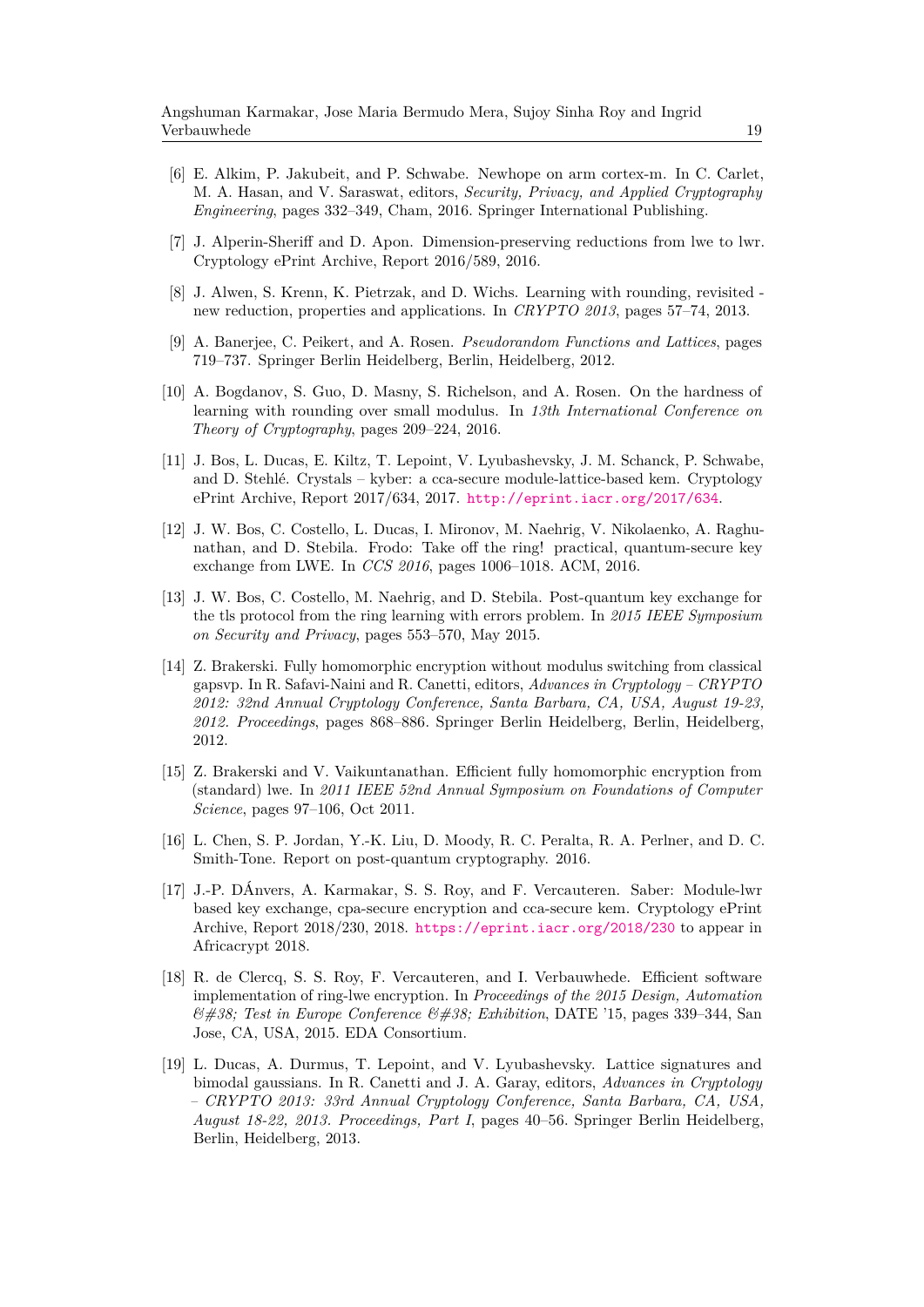- <span id="page-19-12"></span>[20] L. Ducas, T. Lepoint, V. Lyubashevsky, P. Schwabe, G. Seiler, and D. Stehle. Crystals – dilithium: Digital signatures from module lattices. Cryptology ePrint Archive, Report 2017/633, 2017. <https://eprint.iacr.org/2017/633>.
- <span id="page-19-0"></span>[21] R. P. Feynman. Simulating physics with computers, 1981. [https://people.eecs.](https://people.eecs.berkeley.edu/~christos/classics/Feynman.pdf) [berkeley.edu/~christos/classics/Feynman.pdf](https://people.eecs.berkeley.edu/~christos/classics/Feynman.pdf).
- <span id="page-19-8"></span>[22] C. Gentry. *A Fully Homomorphic Encryption Scheme*. PhD thesis, Stanford, CA, USA, 2009. AAI3382729.
- <span id="page-19-15"></span>[23] Guido Bertoni and Joan Daemen and Michaël Peeters and Gilles Van Assche and Ronny Van Keer. Keccak implementation overview. [https://github.com/gvanas/](https://github.com/gvanas/KeccakCodePackage) [KeccakCodePackage](https://github.com/gvanas/KeccakCodePackage), 2012. [Online; accessed 12-April-2018].
- <span id="page-19-13"></span>[24] D. Hofheinz, K. Hövelmanns, and E. Kiltz. A modular analysis of the fujisakiokamoto transformation. Cryptology ePrint Archive, Report 2017/604, 2017. [http:](http://eprint.iacr.org/2017/604) [//eprint.iacr.org/2017/604](http://eprint.iacr.org/2017/604).
- <span id="page-19-10"></span>[25] J. Howe, C. Rafferty, A. Khalid, and M. O'Neill. Compact and provably secure lattice-based signatures in hardware. In *IEEE International Symposium on Circuits and Systems, ISCAS 2017, Baltimore, MD, USA, May 28-31, 2017*, pages 1–4, 2017.
- <span id="page-19-14"></span>[26] H. Jiang, Z. Zhang, L. Chen, H. Wang, and Z. Ma. Post-quantum ind-cca-secure kem without additional hash. Cryptology ePrint Archive, Report 2017/1096, 2017. <https://eprint.iacr.org/2017/1096>.
- <span id="page-19-4"></span>[27] A. Karatsuba and Y. Ofman. Multiplication of many-digital numbers by automatic computers. *Proceedings of USSR Academy of Sciences*, 145(7):293–294, 1962.
- <span id="page-19-2"></span>[28] J. Kelly. A preview of bristlecone, google's new quantum processor, 2018. [Online; accessed 10-April-2018].
- <span id="page-19-3"></span>[29] D. Knuth. *The Art of Computer Programming, Volume 2. Third Edition*. Addison-Wesley, 1997.
- <span id="page-19-11"></span>[30] A. Langlois and D. Stehlé. Worst-case to average-case reductions for module lattices. *Designs, Codes and Cryptography*, 75(3):565–599, Jun 2015.
- <span id="page-19-7"></span>[31] R. Lindner and C. Peikert. Better key sizes (and attacks) for lwe-based encryption. In A. Kiayias, editor, *Topics in Cryptology – CT-RSA 2011: The Cryptographers' Track at the RSA Conference 2011, San Francisco, CA, USA, February 14-18, 2011. Proceedings*, pages 319–339. Springer Berlin Heidelberg, Berlin, Heidelberg, 2011.
- <span id="page-19-6"></span>[32] V. Lyubashevsky, C. Peikert, and O. Regev. *On Ideal Lattices and Learning with Errors over Rings*, pages 1–23. Springer Berlin Heidelberg, 2010.
- <span id="page-19-5"></span>[33] T. Oder, T. Pöppelmann, and T. Güneysu. Beyond ecdsa and rsa: Lattice-based digital signatures on constrained devices. In *2014 51st ACM/EDAC/IEEE Design Automation Conference (DAC)*, pages 1–6, June 2014.
- <span id="page-19-9"></span>[34] T. Pöppelmann, L. Ducas, and T. Güneysu. Enhanced lattice-based signatures on reconfigurable hardware. In L. Batina and M. Robshaw, editors, *Cryptographic Hardware and Embedded Systems – CHES 2014: 16th International Workshop, Busan, South Korea, September 23-26, 2014. Proceedings*, pages 353–370. Springer Berlin Heidelberg, Berlin, Heidelberg, 2014.
- <span id="page-19-1"></span>[35] J. Proos and C. Zalka. Shor's discrete logarithm quantum algorithm for elliptic curves. *eprint arXiv:quant-ph/0301141*, Jan. 2003.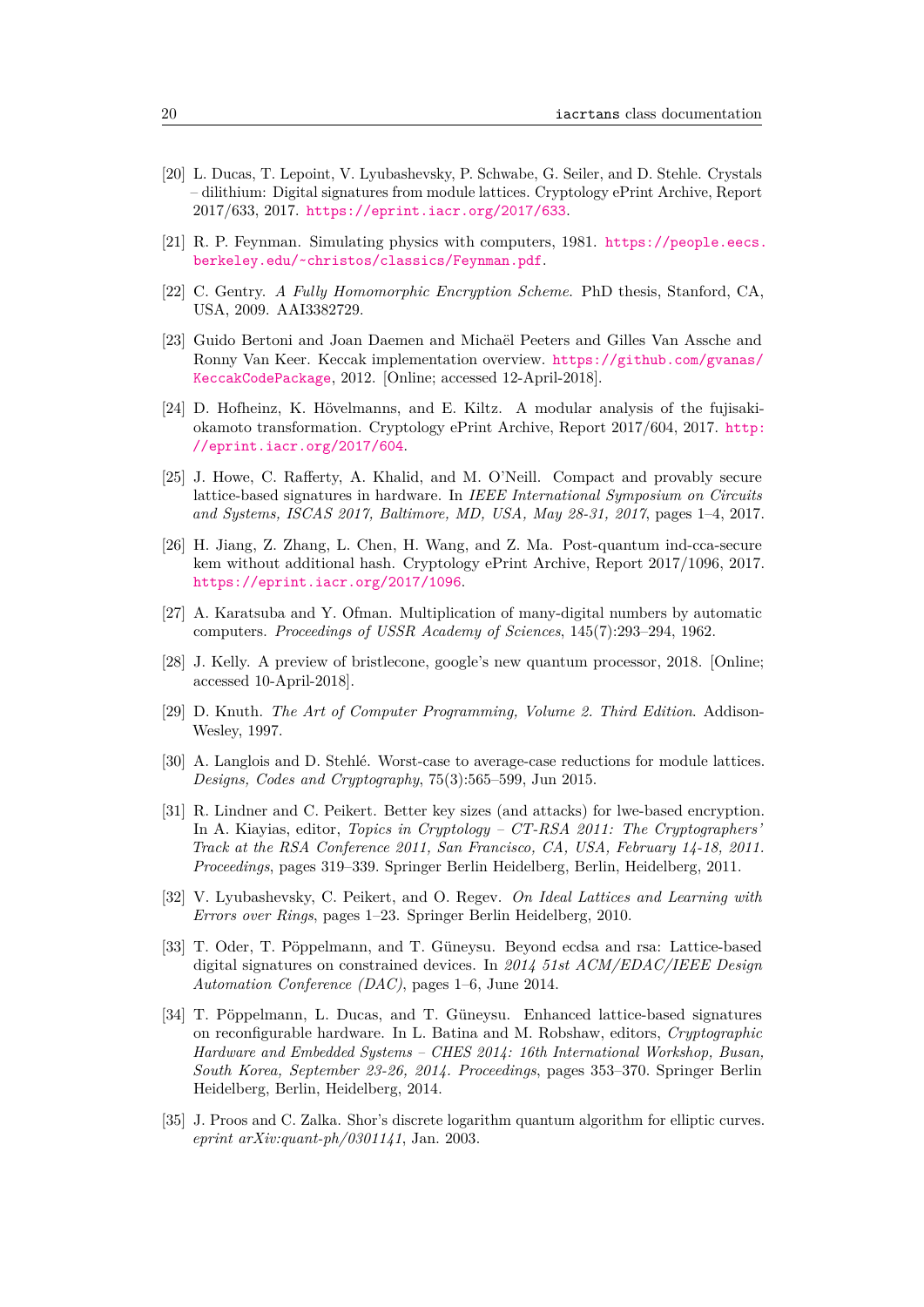- <span id="page-20-2"></span>[36] O. Regev. On lattices, learning with errors, random linear codes, and cryptography. In *STOC '05*, pages 84–93. ACM, 2005.
- <span id="page-20-4"></span>[37] C. P. Renteria-Mejia and J. Velasco-Medina. High-throughput ring-lwe cryptoprocessors. *IEEE Trans. VLSI Syst.*, 25(8):2332–2345, 2017.
- <span id="page-20-1"></span>[38] D. S. Roche. Space- and time-efficient polynomial multiplication. In *Symbolic and Algebraic Computation, International Symposium, ISSAC 2009, Seoul, Republic of Korea, July 29-31, 2009, Proceedings*, pages 295–302, 2009.
- <span id="page-20-3"></span>[39] S. S. Roy, F. Vercauteren, N. Mentens, D. D. Chen, and I. Verbauwhede. Compact ring-lwe cryptoprocessor. In *Proceedings of the 16th International Workshop on Cryptographic Hardware and Embedded Systems — CHES 2014 - Volume 8731*, pages 371–391, New York, NY, USA, 2014. Springer-Verlag New York, Inc.
- <span id="page-20-0"></span>[40] P. W. Shor. Polynomial time algorithms for prime factorization and discrete logarithms on a quantum computer. *SIAM J. Sci. Statist. Comput.*, 26:1484, 1997.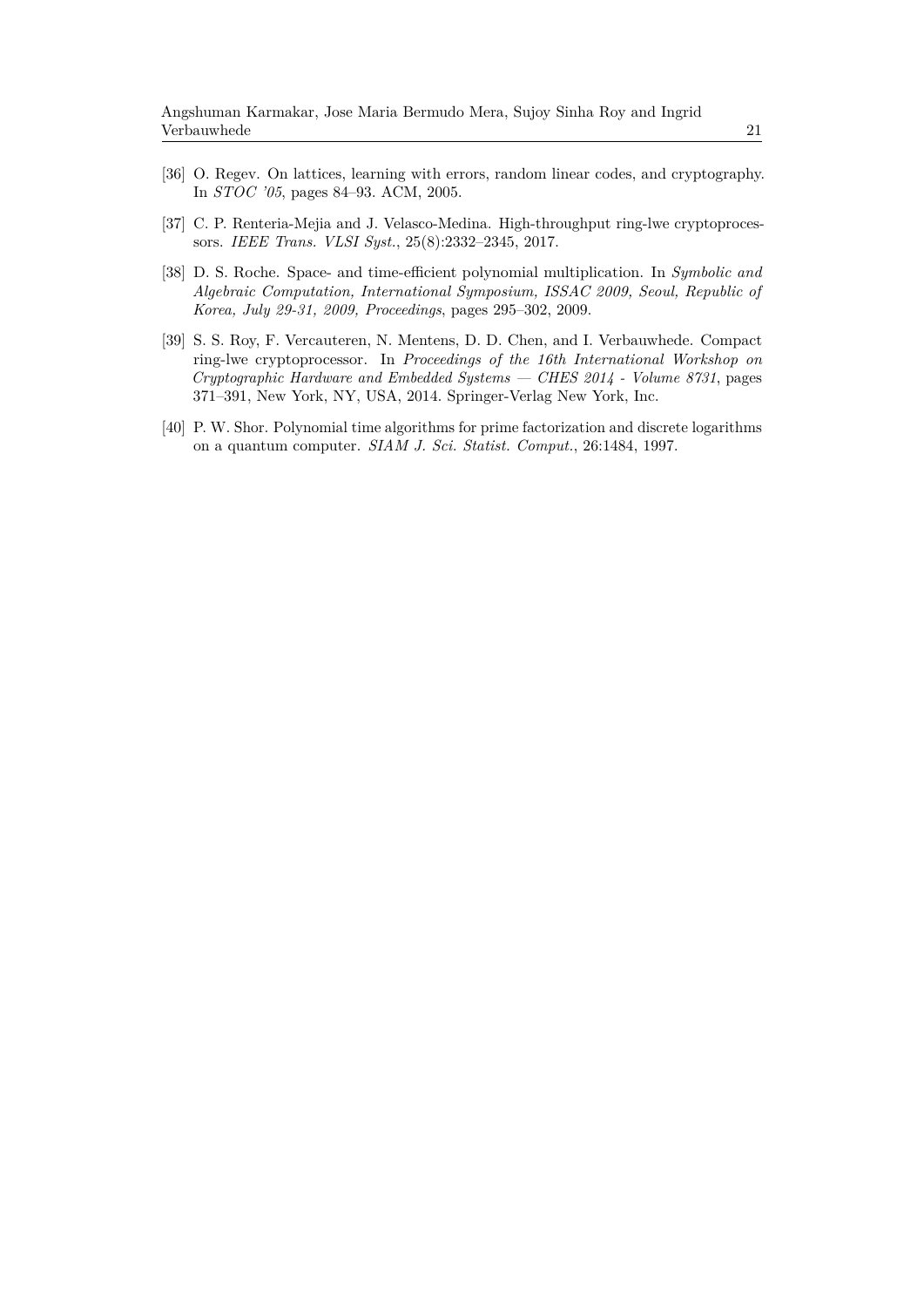## <span id="page-21-0"></span>**A CCA secure Saber KEM**

 $\overline{\text{Algorithm 10: Saber. Encaps}(pk = (\boldsymbol{b}, seed_{\boldsymbol{A}}))}$  [\[17\]](#page-18-1)

<span id="page-21-1"></span> *m* ←  $U({0, 1})^{256}$   $(\hat{K}, r) = \mathcal{G}(pk, m)$   $c =$  Saber.Enc $(pk, m; r)$   $K = \mathcal{H}(\hat{K}, c)$ **return** (*c, K*)

The encapsulation and decapsulation operations used in the Saber KEM are described in Alg. [10](#page-21-1) and [11](#page-21-2) respectively. Two hash functions  $\mathcal G$  and  $\mathcal H$ , which are implemented using SHA3-512 and SHA3-256 respectively, are used in the CCA transformation along with the IND-CPA Saber*.*Enc and Saber*.*Dec functions.

<span id="page-21-2"></span>**Algorithm 11:** Saber.Decaps( $sk = (\mathbf{s}, z)$ ,  $pk = (\mathbf{b}, seed_{\mathbf{A}})$ , c) [\[17\]](#page-18-1) **1**  $m' =$  Saber.Dec( $s, c$ ) **2**  $(\hat{K}', r') = \mathcal{G}(pk, m')$  $\mathbf{s} \ \ c' = \mathtt{Saber}.\mathtt{Enc}(pk, m'; r')$ **4** if  $c = c'$  then  $\textbf{5}$  | return  $K = \mathcal{H}(\hat{K}', c)$ **<sup>6</sup> else 7 return**  $K = \mathcal{H}(z, c)$ 

## **B Figure explaining memory efficient Karatsuba algorithm**

Karatsuba's algorithm splits each of the input polynomials into two and then allows to compute the resulting product by performing only three polynomial multiplications instead of four as shown in [\(3\)](#page-21-3).  $a(x)$ ,  $b(x)$  and  $c(x)$  are the three products that we have to calculate. The straightforward implementation of this algorithm consists of storing each of these three polynomials in extra memory and lastly add them up in the space for the  $2N-2$ coefficients of the result. Since this algorithm can be applied recursively this leads to an excessive extra memory required. Instead, we use Algorithm [4](#page-6-1) where all operations are performed over the output space. Figure [6](#page-22-0) shows how the output is arranged between each of the three calls to the multiplication to be able to reutilize the space while getting the correct result. The left most chunk in the figure represents the lower *k* coefficients of the result, the next left chunk represent the coefficients that will be multiplied by  $x^k$  in the final result, and the next two those which will be multiplied by  $x^{2k}$ . Also, we consider all polynomials of *N* coefficients as  $p(x) = p_0 + p_1 \cdot x^k$ . The result of the algorithm is accumulated with the initial value *h*(*x*).

<span id="page-21-3"></span>
$$
f(x) * g(x) = (f_0 + f_1 x^k) \cdot (g_0 + g_1 x^k) = f_0 g_0 + (f_0 g_1 + f_1 g_0) \cdot x^k + f_1 g_1 \cdot x^{2k}
$$
  
=  $f_0 g_0 + ((f_0 + f_1)(g_0 + g_1) - f_0 g_0 - f_1 g_1) \cdot x^k + f_1 g_1 \cdot x^{2k}$  (3)  
=  $a + (c - a - b) \cdot x^k + b \cdot x^{2k}$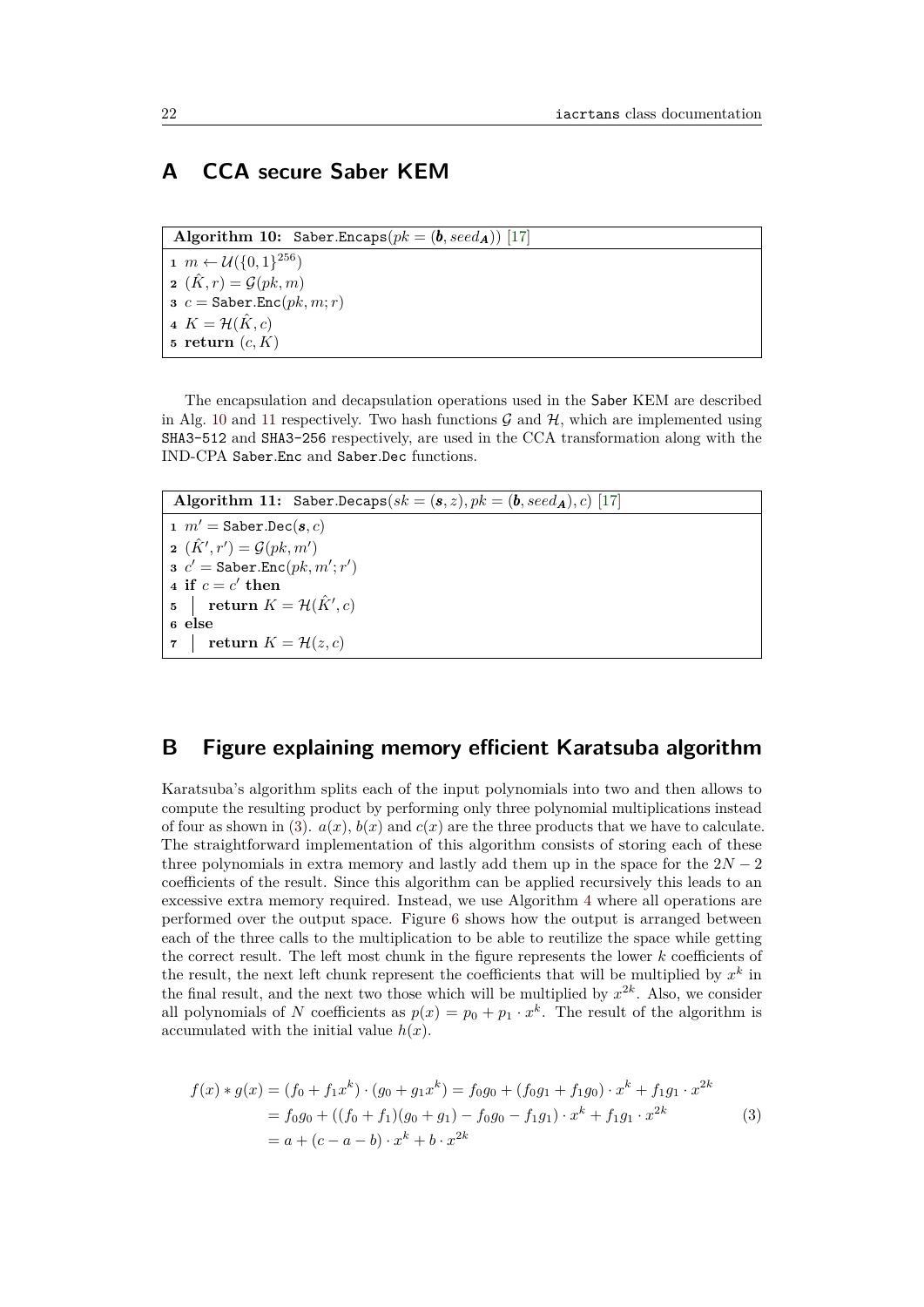<span id="page-22-0"></span>

**Figure 6:** Details of the arrangements carried out over the output vector for Algorithm [4.](#page-6-1)